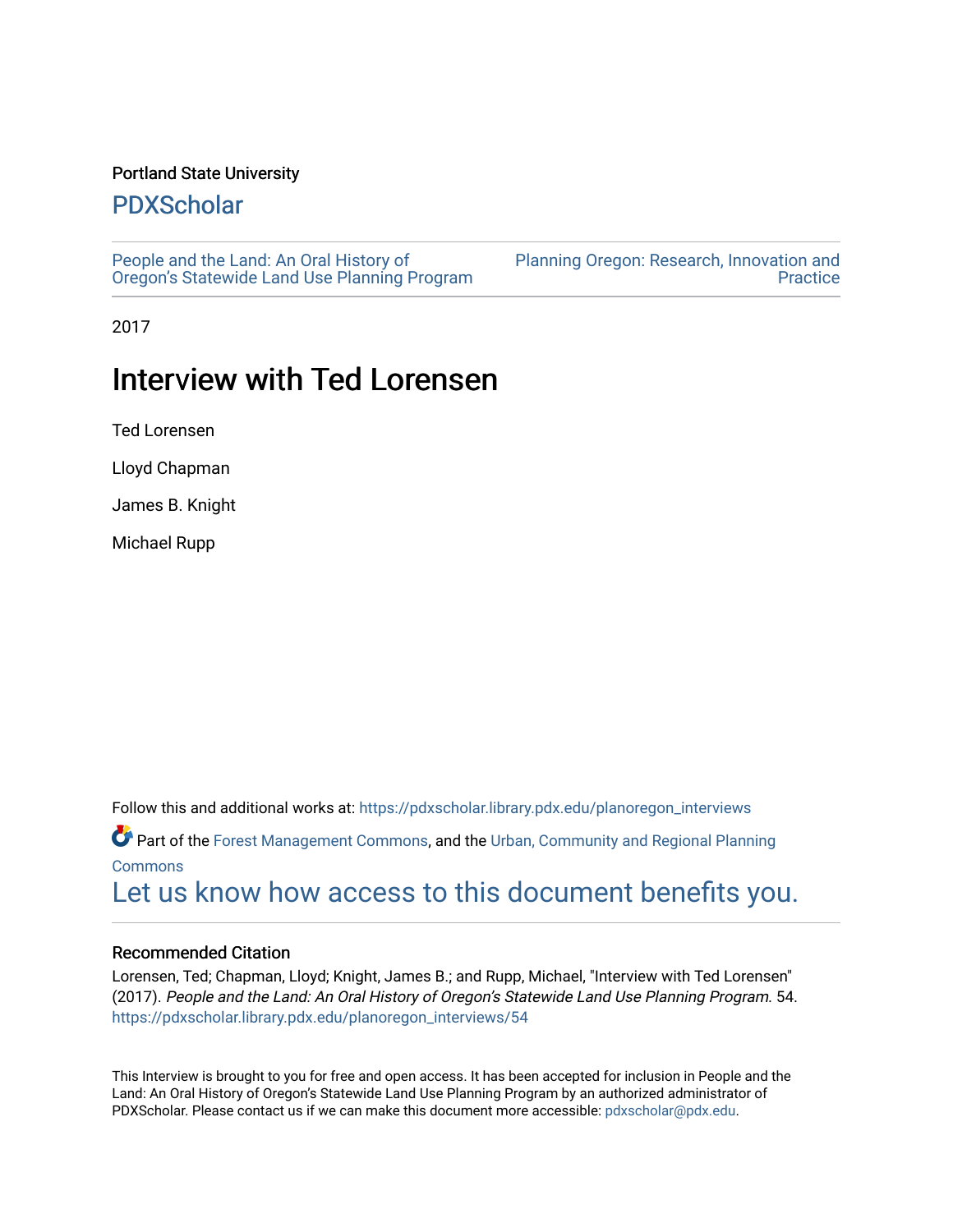A transcript of the 2017 interview with Ted Lorensen, former Assistant State Forester with the Oregon Department of Forestry. Also participating in this interview were Lloyd Chapman, formerly the Goal 4 Forest Lands Specialist with the Department of Land Conservation and Development (DLCD); James Knight, formerly DLCD State Agency Coordination Specialist; and Michael Rupp, who followed Lloyd as the DLCD Forest Land Specialist. This transcript was created from the video interview of Ted Lorensen for Portland State University's People and the Land: An Oral History of Oregon's Statewide Land Use Planning Program. **Note**: After certain sentences, **[brackets with numbers]** contain time that corresponds to the time on the video.

## **MICHAEL RUPP** speaking:

The Portland State oral history project focuses on Oregon's land use planning program. It provides the opportunity for key participants to recount stories and anecdotes regarding how this unique program was developed, implemented and evolved over its more than four decades in existence.

It's November 20, 2017. My name is Michael Rupp. I'm a former member of the Department of Land Conservation and Development, and before that, a staff member with Douglas County, Oregon's Planning Department.

Also here are former colleagues at the Department of Land Conservation and Development, **Lloyd Chapman and Jim Knight**.

We are here to discuss the creation and implementation of regulations to achieve compliance with Statewide Planning Goal 4, Forest Lands.

We are happy to have with us **Ted Lorensen**, formerly [an Assistant State Forester] with the Oregon Department of Forestry, and a key participant in helping shape regulations that protect Oregon's forest lands.

Welcome Ted.

**TED:** Thank you, Mike.

**MIKE:** And I think we will start with you just talking about your background.

**TED:** Okay, well I started working for the Oregon Department of Forestry in 1977 in Forest Grove … in the fire program, and then became a Forest Practices Forester two years later … which was in its infancy. So, it was interesting to see that program go in place which was a very strong correlation.

**MIKE:** When did that start?

**TED:** [19]76 was when it was adopted if I remember right.

**LLOYD:** [19]71

**TED:** 71, that's right. And then it was implemented … It didn't really didn't get to rule adoption, which was done on a regional basis until 76 -77. They hired a bunch of folks, including myself, and actually a bunch of Department of Revenue folks also came over and started working for the [Forestry]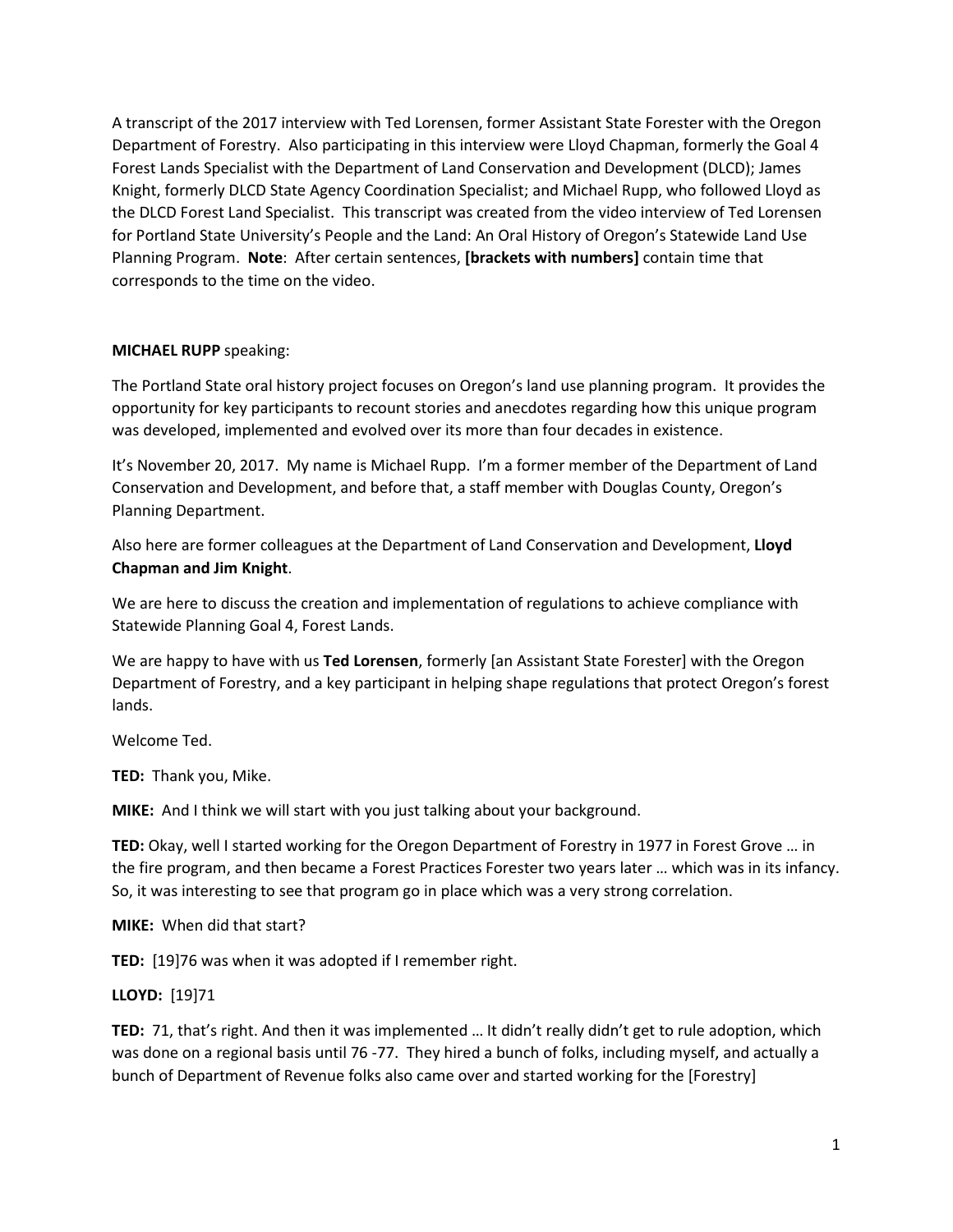Department. It was a taxation program that was changed about the same time. Which was an important factor in all this as well.

I went to Astoria in the Fire Program, in the management Fire Program and the Forest Practices Program. A lot of relationships were built with the local fire departments. There interface issue was just being discussed at that point in time. It wasn't that big of a deal in Astoria except in the dune area which was a big issue in the summer. Then I moved to Salem in 1984 in Fire Program and then after the fire season in 87, I went to the Resource Planning Program. I did become the Land Use Coordinator. So, I was mostly engaged in the forest practices - fire stuff up until [19]84. And then in 84, I became more oa policy person dealing with broad forest policy … It was called the Forestry Program for Oregon. Where the Board of Forestry in their strategic document, they work very diligently to identify one of their primary goals was to protect forest land for forest uses … very consistent with the efforts of DLCD.

From there I got with Jim Knight on his state agency coordination effort. From there, I eventually became Assistant State Forester where I was engaged in overall forest policy and legislation.

I did grow up in the Seattle area. So, like we were talking earlier, I saw the megalopolis development and relate to the loss of quality of life from just growth.

**MIKE:** And the impacts dwellings have on forest lands?

**TED:** Absolutely … and all sorts of resources. In fact, I grew up on the east hill above the Green River Valley which at one time was an awesome fishing stream and now it's a trench where they got to pump water up out of the valley to get it into the river because they have elevated its base. So that is kind of my background. I got my degree in Forestry from the University of Washington.

**MIKE:** Lloyd do you want to talk about the beginning of Goal 4 to us as it relates to the Forest Practices Act was starting almost the same time the land use program. Both of them were in their infancy and it was interesting to see how they kind of started I mean we didn't have everything ready to go; it was trial and error so to speak, I guess?

**LLOYD:** Well, I think Forestry had the law in 71, and our statute [SB 100] came in 73. But they still hadn't figured out exactly and there was still some uneasiness I think on the part of Forestry about the Forest Practices Program of the forest industry about how this was going to work and how it was going to plan and so adding in land use was which was a total unknown to them I think may have just added a level of uncertainty to the times related to forest lands in the state that didn't help either process probably.

**TED:** Well, I think, as I discussed earlier when you look at the other things going, the Clean Water Act had been adopted earlier; then NEPA [National Environmental Protection Act] and the state of Oregon and OSU had just completed a study of the Alsea River looking at the effect of forest operations on water qualify and fish and it showed it was a very harsh, tended to be a very harsh timber harvest followed by a very hard slash burn, and it really showed some practices of the day could be very devasting to water quality and fish and so clearly with the Clean Water Act looking at them in the eye and they had seen both California and Washington both adopt SEPAs and where you really a program that was permit based – EIS-based and I think they wanted to avoid that. And I get that from Janet McClendon who was the Chair of the Boad of Forestry and was on Tom McCall's staff. So, I think somewhere there was vision came out of all this I don't where it was created; but I think there was uneasiness, but I think it was; I think there was a desire to create something that was different that was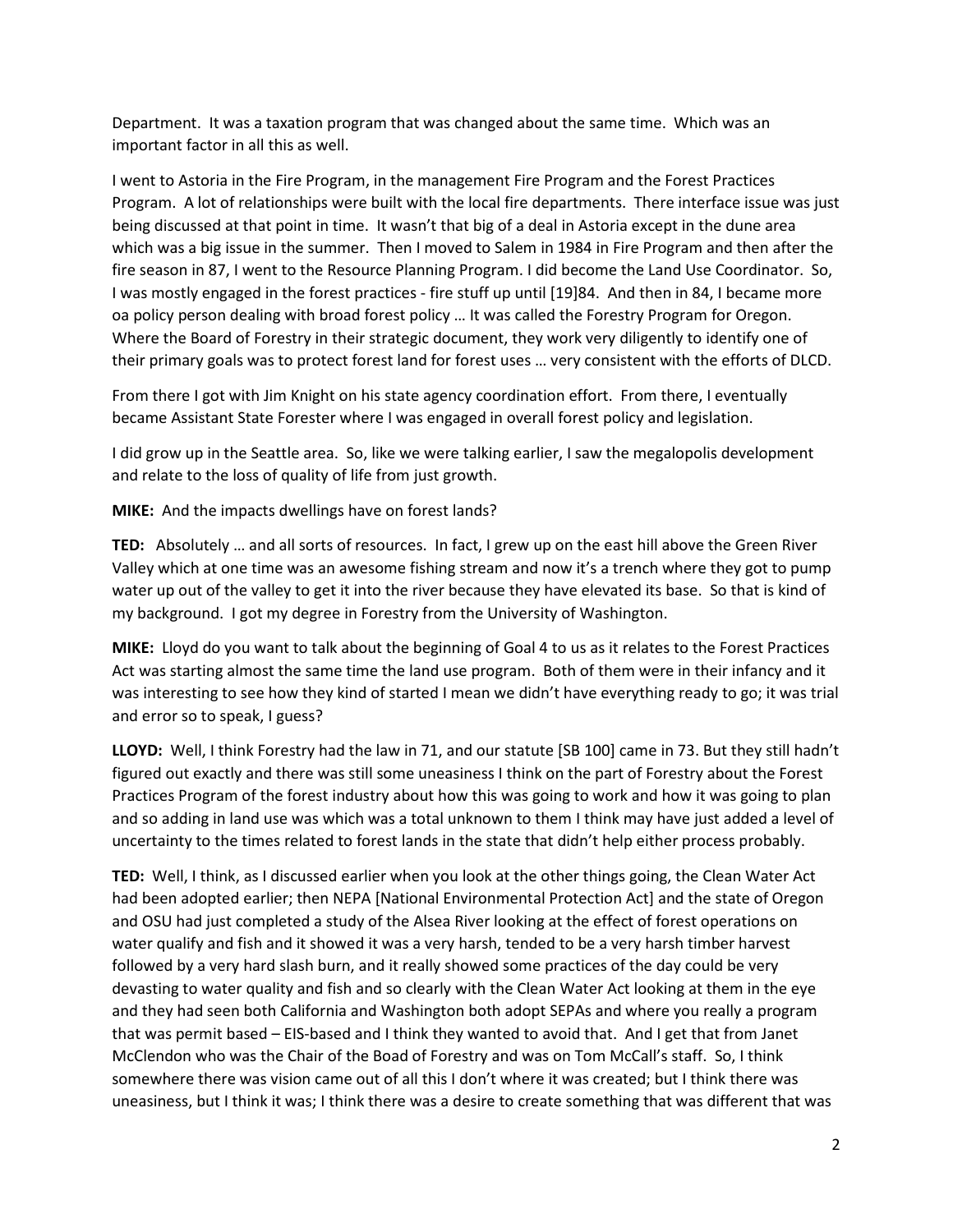going on in other states. Now Washington adopted their FPA like a year or two later and California followed with theirs.

But I think the vision for Oregon while uncertain was certainly more desirable to a lot of those folks than what they had seen happen in other states. And that an impression I had from the folks that preceded me. But I think that is an important element where we never really did and still don't have an EIS-based system; it's a much broader scale plan, and I think that's I think Oregon has been more efficient and has ultimately been more effective in land use because it hasn't been project-by-project on that system.

The other thing clearly the economy was booming at the time. So, McCall had a real positive population you know like things were good particularly in the forest sector.

**MIKE**: Back in the 70s.

**TED:** In the early 70s

**LLOYD:** Early 70s.

**TED**: And then certainly there was a concern at that time about needing to have more timber to mills opposed to less but that was a concern how do we maintain and promote increased timber volume to be harvested so that aligned us up well with the land use planning program. And by the time I started in 77, the economy had tanked. And so, you had that going on with all these new rules at least for the Forest Practices Act had been adopted. They were in place. And they had some real controversial elements around them.

**MIKE**: Were they blaming the Forest Practices Act for any of the problems.

**TED**: No not at all. It was definitely economic.

**MIKE**: That was different for us because we got blamed.

**TED**: Right, well at least the impression I had is that they weren't. There weren't any real rules in place at the time. They were pretty, like the riparian protection rules in 77 were fundamentally leave enough vegetation to provide 70 percent or 80 percent of the pre-operation shade so it didn't require that you leave timber particularly. It was also a very hard metric to enforce because you didn't know how much shade was there before, and it was hard to measure after. So, it wasn't having that much of an impact but I think voluntarily land owners had gotten the message from the Alsea Study that

**MIKE**: It set the tone. **[9:45]**

**TED**: It set the tone; you can't keep doing what you are doing. You had better back off; no more tractors in the creek, water bar, you know less ground-based stuff. And so, I think generally it was pretty well accepted. I, the only conflicts I saw in Forest Grove were more of the small landowners; gippos, I mean you had the gippo mill owners that would go out; and this was actually my first experience I had with the land use program was on reforestation. And the Forest Practices Act was amended because of this; but you had a bunch of folks in those developing areas around Forest Grove, they would go out and buy 80 acres or 120 acres clearcut it, not reforest it and then sell it. And the way the rules were written at the time is that the new owner had to pay for the reforestation. And so, they bought this stuff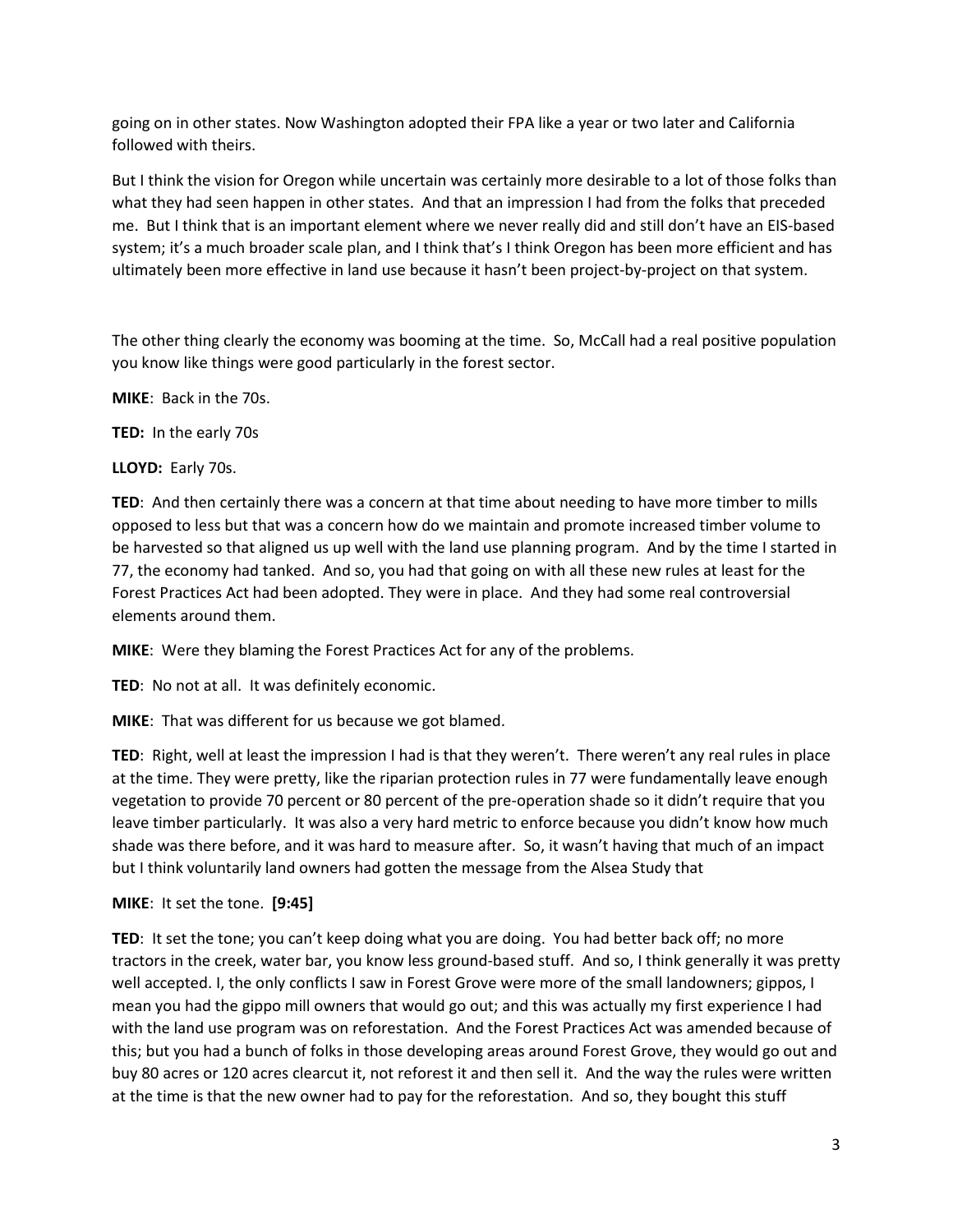unaware and the next thing is you knock on their door and say you got to reforest. And you know it has been brushed up for five years, and it is going to cost you five-hundred dollars per acre by the way. And that was my first exposure to the land use issue, conflict with development and forestry. That was a real eye opener. It was a huge problem.

**MIKE**: A lot of conversions.

#### **TED:** A lot of conversions

**Mike:** And you had people trying to play between the rules.

**TED**: They were playing games and that was actually the first vineyards were coming in then; so, you had some legitimate conversions, and you had a lot of them that weren't. You had a lot of folks thinking they were going to subdivide down to something smaller, and they couldn't. So, it was a pretty big deal. So, it was kind of an interesting exposure to that. I think I in Forest Grove, one year they were almost half probably half of them were reforestation violations. I wrote half the citations in the state. Because of the reforestation issues. They were pretty much all kind of what you call the gippo mill owners – small mills, they would go in there and violate stuff and come out big fat happy campers and sell to some dupe and off they would go.

**JIM:** Ted, were you folks in close coordination and partnership with DEQ and Fish and Wildlife or not at all?

**TED:** No, not really. Part of the Forest Practices Act had, interesting enough, a requirement to coordinate in protecting with other agencies water quality.

**JIM:** They had something in the law?

**TED**: In the law, and then by rule they adopted these annual meeting provisions. Once a year we were supposed to sit down with fellow agencies and offer a meeting to talk about

**JIM**: Who would chair those, the Governor's Office?

**TED**: No, it was the department that would chair those. The State Forester would invite other agency directors. The first meetings were actually kind of all agency meetings like the first four or five and nobody was willing to say anything. And, so they became individual meetings.

**JIM**: Were we [Department of Land Conservation and Development (DLCD)] there?

**MIKE**: Yah, eventually. You and I [talking to Jim]. Did you get to attend [asking Lloyd]? It might have happened after 1982. That's when I came to the Department [DLCD]. **[13:15]**

**TED**: But it was something we still do. But it, I remember later on the reforestation issues and actually land use conversions then became a pretty big deal, I can't remember when it was. Probably in the mid 90's under the Oregon Plan for Salmon Watersheds because people were playing the system; going in there and doing a timber harvest and saying we are going to do a land use conversion therefore we don't have to leave or we are going to take the buffer under the land use conversion. And we eventually built an agreement with DEQ saying that if they are going to touch the buffer, they got to get DEQ's approval that what they are going to do meets water quality standards. And that kind of tempered that,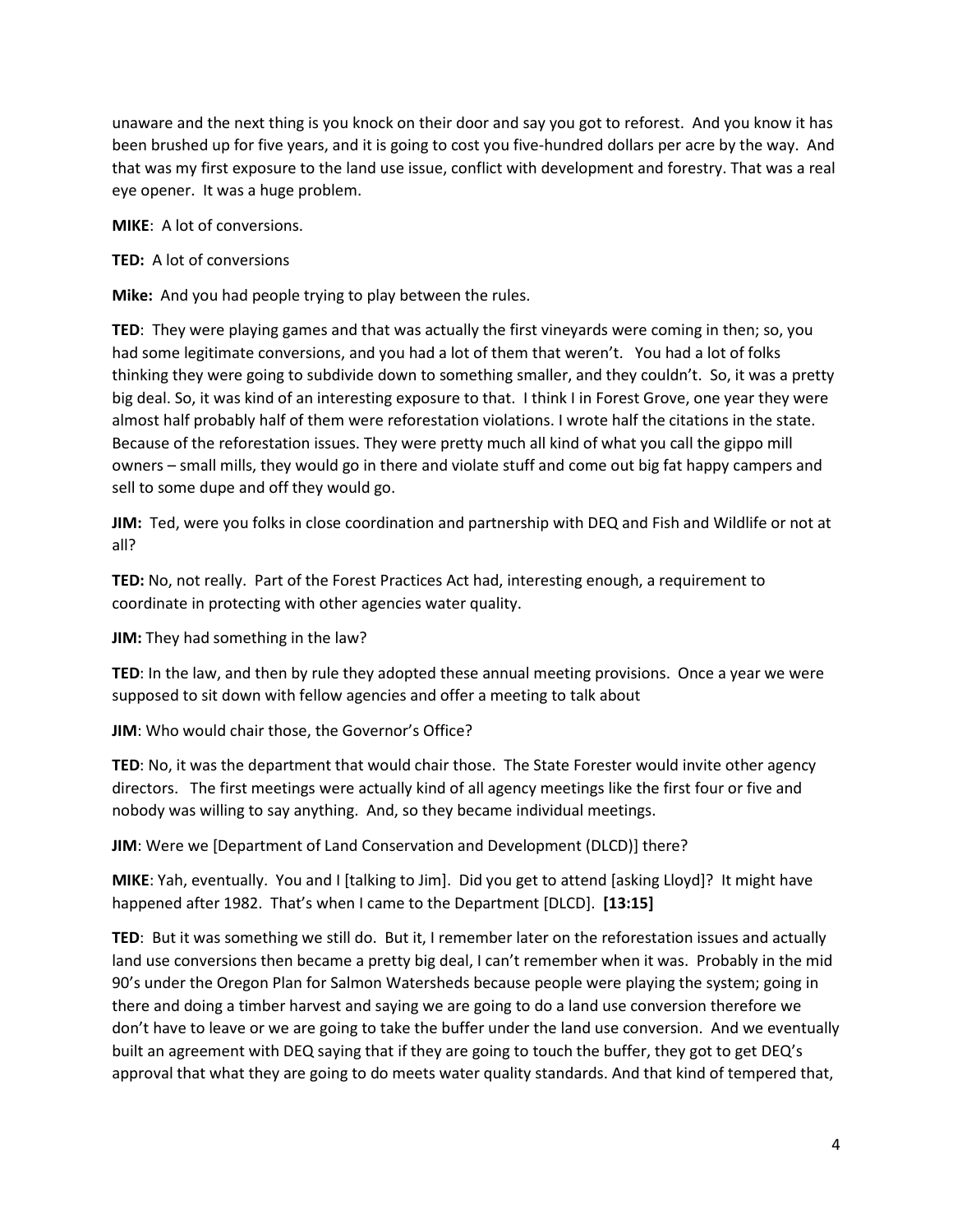but that coordination is very difficult. And it required local government to want to participate; some of them didn't want to.

**JIM**: Did you have some pretty close staff-to-staff collaboration? I don't mean at the director level.

**TED**: Certainly, with DLCD I think during my tenure we always did, and I think there was always a common set of goals that we wanted to achieve. One of the contested issues around the early implementation of state agency coordination how do go about doing that. And then again, how does the Forest Practices Act meet the other goals in its implementation as well as other agency programs. And how do we provide a program to help local governments when we are not funded to do that and all sorts of things. But nonetheless I think we worked through it. Then House Bill 3396 exempted the Forest Practices Act from SAC [state agency coordination] requirements.

**MIKE**: Goal 5 requirements.

**TED**: No, I think it specifically exempted it from state agency coordination, it didn't, I think it … I am pretty sure it said …

**MIKE**: My recollection was that you [Jim] wrote your big paper on whether Goal 4, sorry, whether the FPA met Goal 5.

#### **TED**: Right

**MIKE**: And in doing so, I think the industry was in particular concerned that you would have 36, you know, different Goal 5 applications to their forest practices.

**TED**: And I am pretty sure the solution was to exempt the FPA from SAC requirements but then it required it the adoption of a set of protections similar …

**MIKE**: That basically met Goal 5. The idea …

**TED**: Similar**,** similar. I think that is one of the areas where the land use program was particularly weak and less so on forest lands. I'd say certainly on hazard protection and water quality standards; those sorts of things. It's been pretty uneven. But and that again created some gaming where you had either big conversion or the problem really hit the fan in southern Oregon along the Applegate River; a tributary was totally nuked by a guy with some vineyard …

**Mike**: yeh, I remember that.

**TED**: And a, it was you know I mean; I don't think vineyards were ever planted there. You know you look at the value I mean down there of riparian timber, it's just not that much. And yet, he just nuked it and made a mess.

So, I think on staff-by-staff basis actually probably I would say with DLCD and the Department of Forestry had very good relationships because of that common goal. And we struggled through certain things, but it eventually worked out pretty well. I think one of the strengths of the forest land issues was the Board of Forestry, particularly under Janet McClendon but with Jim Brown the State Forester had the strategic planning process and always had as one of their key goals was to maintain the forest land base for this broad set of forest uses. Not just, and actually when I was there most of the Board Forestry would say job number one was to maintain the forest land base. And that's pretty, you don't hear most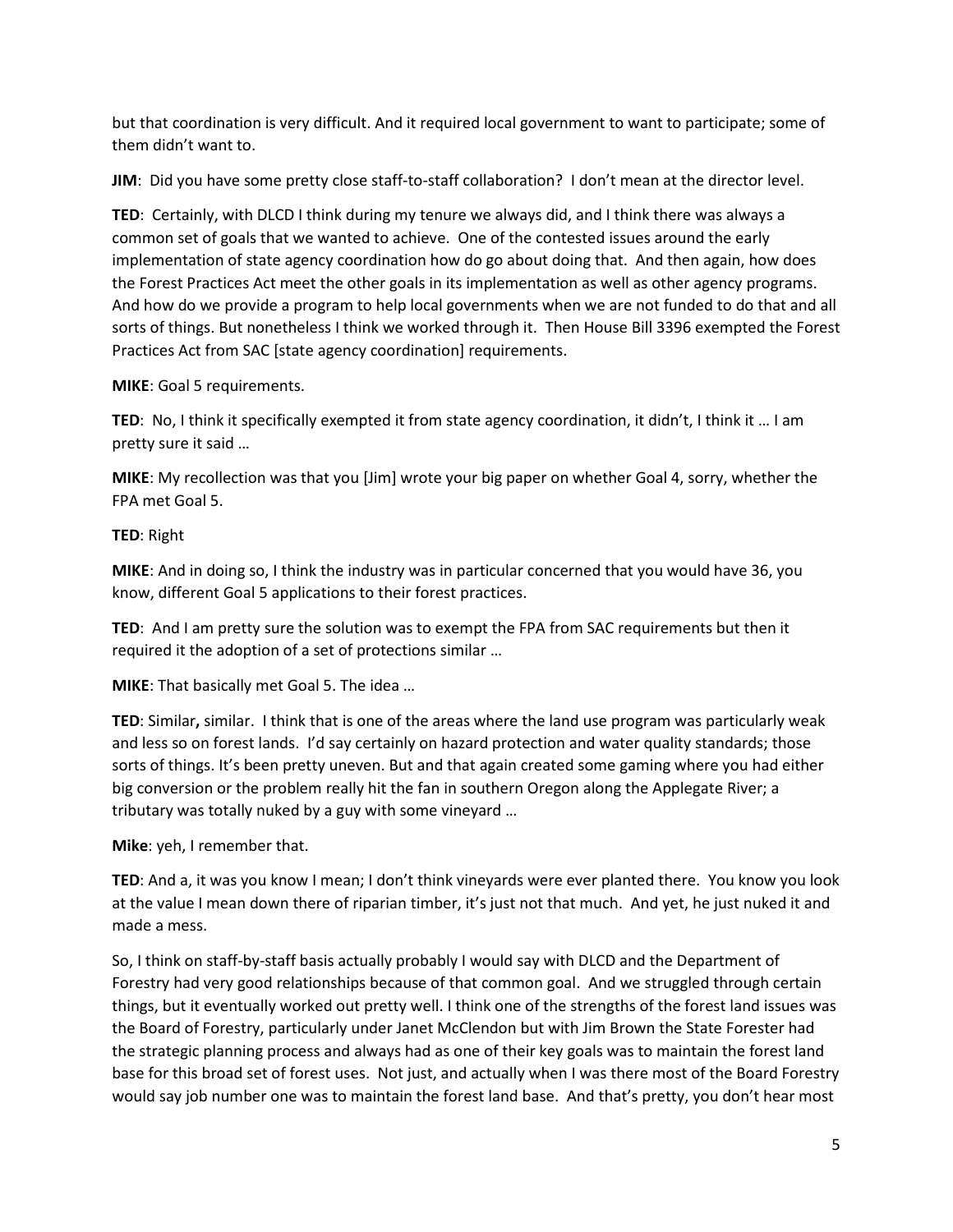other agencies don't get to that point. Even, I would say Agriculture made sure of that, but it's a much more narrow point of view and probably don't see the uses as broadly as the Forest Board did. And certainly, never had a mechanism to implement Goal 5 water quality standards in a way that was meaningful. And then the fire issues … go ahead.

**Mike**: Question for Lloyd Chapman: Did the interface issue come up in the early developments of Goal 4? Do you remember talking about the implication of having house out in there or was it just more along the lines of what we were doing with Goal 3? **[18:30]**

**Lloyd**: Well, it was, I don't think in the development of the goal, first of all it wasn't one of the 10 goals in SB 10 and it wasn't listed in SB 100. So, it got listed when staff went out to around the state in workshops, and people said you've got to have a forest lands goal. And then there was in the course of developing the goal there was movement between is this a commercial forest land resource or is it a broader forest land resource. It ended up being the broader set of forest uses without any priority ascribed to commercial use over other uses. And, I don't think the idea of the interface and the implications were on much of anybody's …

**Mike**: Didn't rise to the surface.

**LLOYD**: I mean because this was in 74, sort of before the Beuter Report had come out. And before some other things got people thinking a little different way.

**MIKE**: From my perspective, I was working for local government at the time, and Goal 4 was somewhat unclear. It was Dave Stere in particular, and we kind of go around and around about what is it exactly you want us to do. And so okay and coming from Douglas County, quote unquote, it was the timber capital of the world at the time. And when I was down there, it really was. I mean we had 24-hour log trucks going on 42 and 38 to Coos Bay all the time. So, it was really booming. And so, the county wanted to protect forest lands in general. So, we could do broad brush, but then you got into the interface areas and of course we had a lot of contention there; no surprise. People wanting to do other things; the woodlot owners would come out and say you know were not the commercial timber people so you can't treat us like that; we have to be treated differently. And so, it was fuzzy I guess is a way to describe it.

# **LLOYD**: Uh-uh

**TED**: And I don't think, my first experience with the interface issue was when I move to the Fire Program in 74, and I was in charge of their think tank and planning division and guy named, Dick Rondaeu, was the main staff person there. You at that point in time it was just getting on the national radar and he'd gone to a number of meetings about it. And he actually was came-up with this cartoon showing the complex interface. I think it's still used today. It was very well done. And uh, you know he'd done a lot of analysis looking at where fires were occurring. At least from the Department of Forestry perspective. And it is fair to say, the land protected by the Department of Forestry, tend to be lower elevation, a lot of interface. And so, the fire season starts early; and they were already noticing an increase in costs. He did reports every year on the costs per acre, and yada, yada; As we were seeing fire costs were going up. We had thought looking at the combination of slash burning, prescribed burning and fires in combination and that was staying pretty even. But the actual number of wildfires was going down as the prescribed acres was going up, and then all of sudden it flipped. And he was the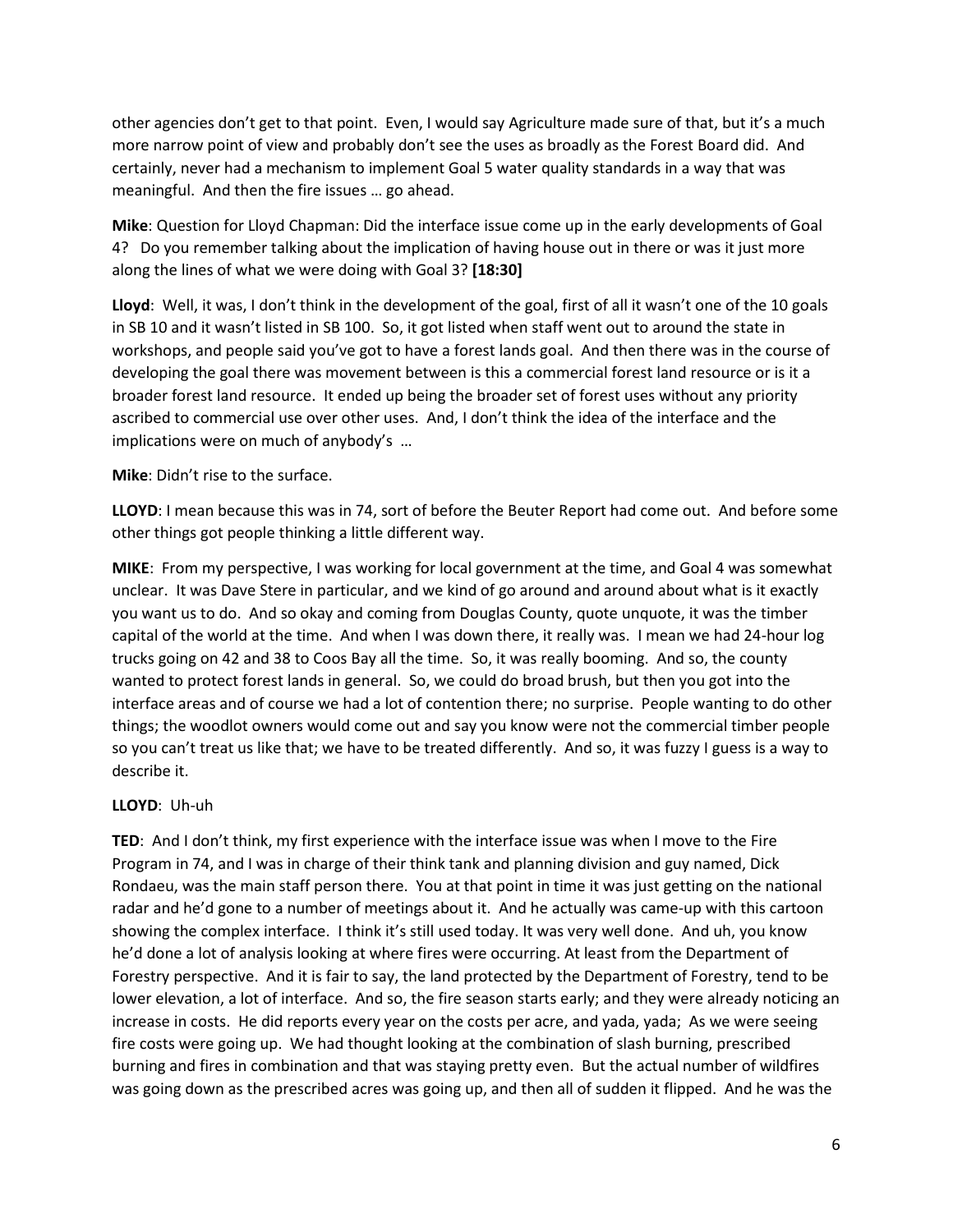first guy; you know, I thought we were going out of the wildfire business. But now look, we are burning a lot less slash, and we are seeing a lot more starts and fires in these interface areas. And so, between 84 and 86, we were starting to sound the horn that this was going to be a problem. And of course, California was starting to have some issues; Florida and some of the southern states. And, then we had a bad fire season in 86 which was mostly not interface it was over in eastern Oregon. And then 87 hit which was mostly southern Oregon interface. A number of FEMA declarations, and a, as Mike knows with FEMA, they don't count the value of timber as being part of disaster measurement. Its gotta have homes there. Which again like in Douglas County is ironic. The one fire that was in 87 declared first was the Bland Mountain Fire; the average assessed value of the homes that were at risk was like \$8000. Double wide trailers and I mean, folk gardens and stuff. And the timber was in the millions and millions. And yet because you have houses there, you get this declaration there that FEMA basically reimburses for a lot of your fire suppression costs. As a result of that, we did a mitigation plan and then a study looking very specifically at the Department's data around the cost and loss and the risk and hazards of the interface. Kevin Birch of the Department of Forestry, you know the data were very definitive, and it showed the probably of the fire start was greater as the density of dwellings went up, and the cost of fire suppression went up as the density of dwellings went up. And of course, the Department of Forestry's protection not the Forest Service protection. **[24:17]**

But clearly you also had the issue coming up in central Oregon. Federal fires coming off in the interface. So, I was kind of the first big hit on that, just by the legislature. For some in the legislature that pushed back, they didn't want to believe the data you know; well like gee whiz, could we start recommending changes to the land use program. I can' remember one. The goal revisions started, was that about 87 or 88.

# **MIKE**: Yup, yup. **[25:01]**

**TED**: So that was the driver in part of the conversation around that but we did get some push back from legislators. Oh, gee whiz, you can't abuse these poor private land owners and make them do fire protection stuff that's not nice. And basically we don't believe your data …

**MIKE**: We were having issues with the woodlot owners mostly because they have multiple objectives. And I mean they want to grow timber for their own use, for profit, but they also want to divide their holding later to give it their kids or sell it.

**TED:** A lot of the interface though is not that. Again, I think that is one of the issues around the goals. Is they … certainly you had a landscape that was in place when the land use program was adopted, but you had a lot using Forest Grove as an example, all these little subdivision out in the forest lands. You had west of McMinnville up on a ridge, I can't remember the name now. Beautiful homes on 5-acre lots; they weren't up there to grow trees. They were up there to live. But that was the hazard. There was, I forgot how many acres; probably like two to three million acres of that kind of stuff out there. And that was, so it wasn't under Goal 4. And that was one of the loopholes was that even if the fire standards that were eventually adopted those people were out of that requirement.

They eventually got that through a forest fire law set of rules that they adopted them, Chapter 407. But a, that was a huge donut hole to deal with. Was this neither farm nor forest …

**MIKE**: These are what we call residential … rural residential exception areas.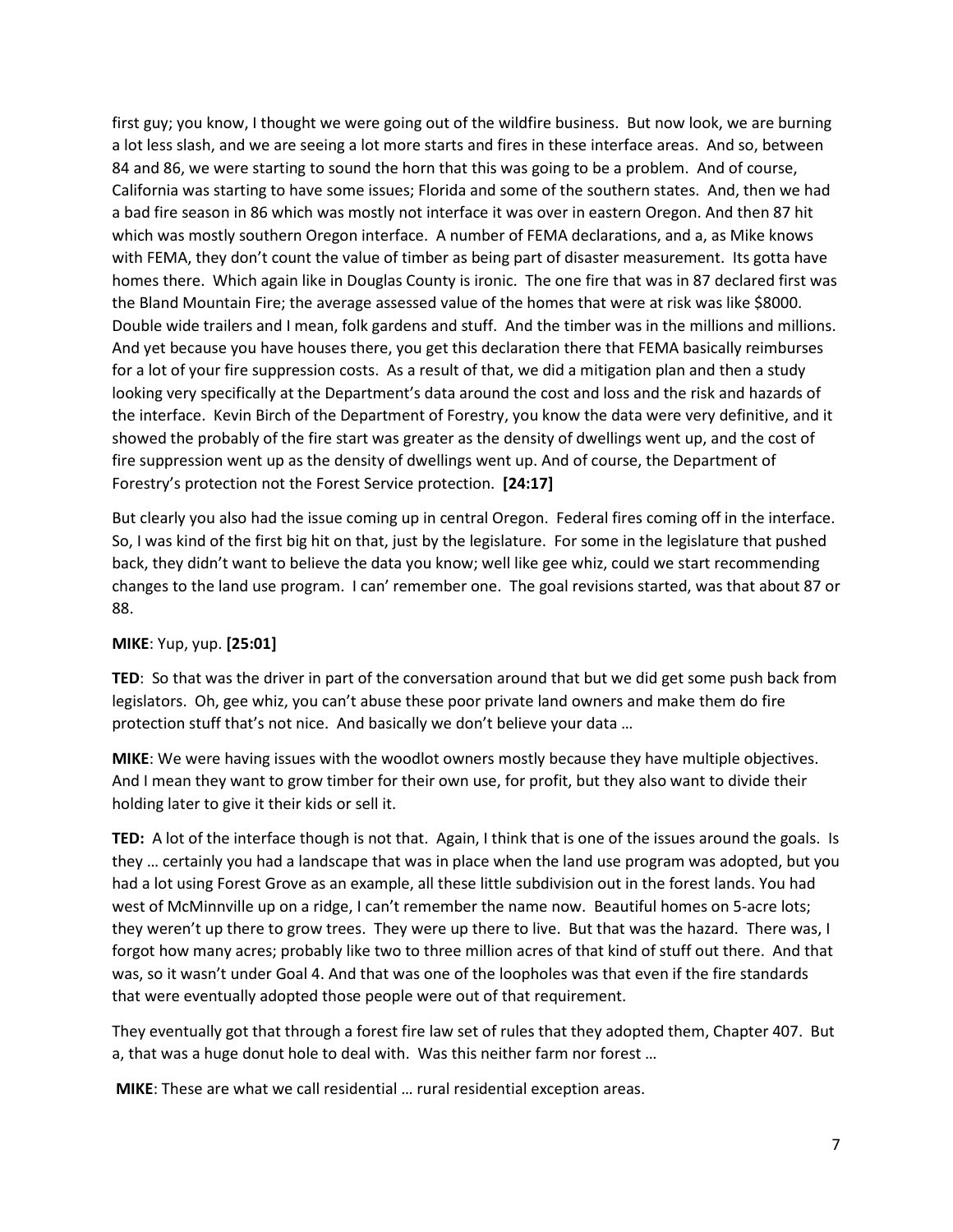**TED**: Yes and there are lots of them and there are lots of them in the hottest, driest places. They tend to be the lower value forest lands by nature. Industrial landowners had the opportunity to get rid of them; so, they subdivided them in the 70s probably. A lot of them were platted earlier than that.

#### **MIKE**: We have a lot of that.

**TED**: So that was kind of … those things were popping up. And certainly, the issue around timber supply became a driver with the federal lands becoming a problem. And so you know, I think Board always, the Board of Forestry always pretty visionary. But I think that alignment between LCDC and the land use program goals and the Forestry Program for Oregon was very powerful. I mean we might disagree about the some of little stuff, we would always agree about maintaining forest land for forest uses. And then the conceptual ideas that there is a basically the transference if you allow rural residential zones to be built out in wildlife winter range there is going to be an effort to transfer that use back on the forest land where it wouldn't traditionally occur.

In fact, the Forest Service actually went out and tried making winter range. It was like okay …

**MIKE**: They are going to take commercial forest land and covert it to winter range.

**TED:** Yes, because of that. **[28:41]**

**MIKE**: Because of the habitat displacement that occurred.

**TED**: Mainly in central and eastern Oregon, but certainly in southern Oregon as well. So that was the first time we really, we did a white paper around [19]87- 88 process. I can't remember who helped, that you and I [Ted looking at Mike] or maybe you and I [Ted looking at Jim]. Remember the white paper we talked about all the … 1000 Friends of Oregon has used that for years as evidence in their cases. We talked about … that's when the concept of the template test came up and that.

**MIKE**: We had two things going on in 88. I think it was; we started, we had court cases that were - this goes back to your days [Mike looking at Lloyd] when the 025 section [of the forest lands rule] that never got adopted. There is a history there. The Commission was having problems; 1000 Friends was on one side and counties were coming primarily on the other side. What do we do with forest dwellings?

First of all is there such a thing? I remember Robert [Liberty from 1000 Friends of Oregon] came into one of the [LCDC] hearings with a Lucian Picard study, Lucian… I forgot his last name … Alexander, Lucian Alexander study that said you had to have almost 160 acres to even have any reason to have a dwelling, and it might have been even more. And of course, that wasn't acceptable to anybody. And so, you know there was a lot of push and shove going on as to when can you have a dwelling. So, we used the term it had to be necessary and accessory to forest uses for years. Because we didn't have a rule.

We had this one-page rule for everything.

**Lloyd**: Except uses.

**Mike**: Pardon?

**Lloyd:** Except uses.

**MIKE**: Except uses. And ah, it ended up that we ran that for, boy from 82 to 87 probably. And we finally got a Court of Appeals case out of Coos County that had justified a dwelling on a woodlot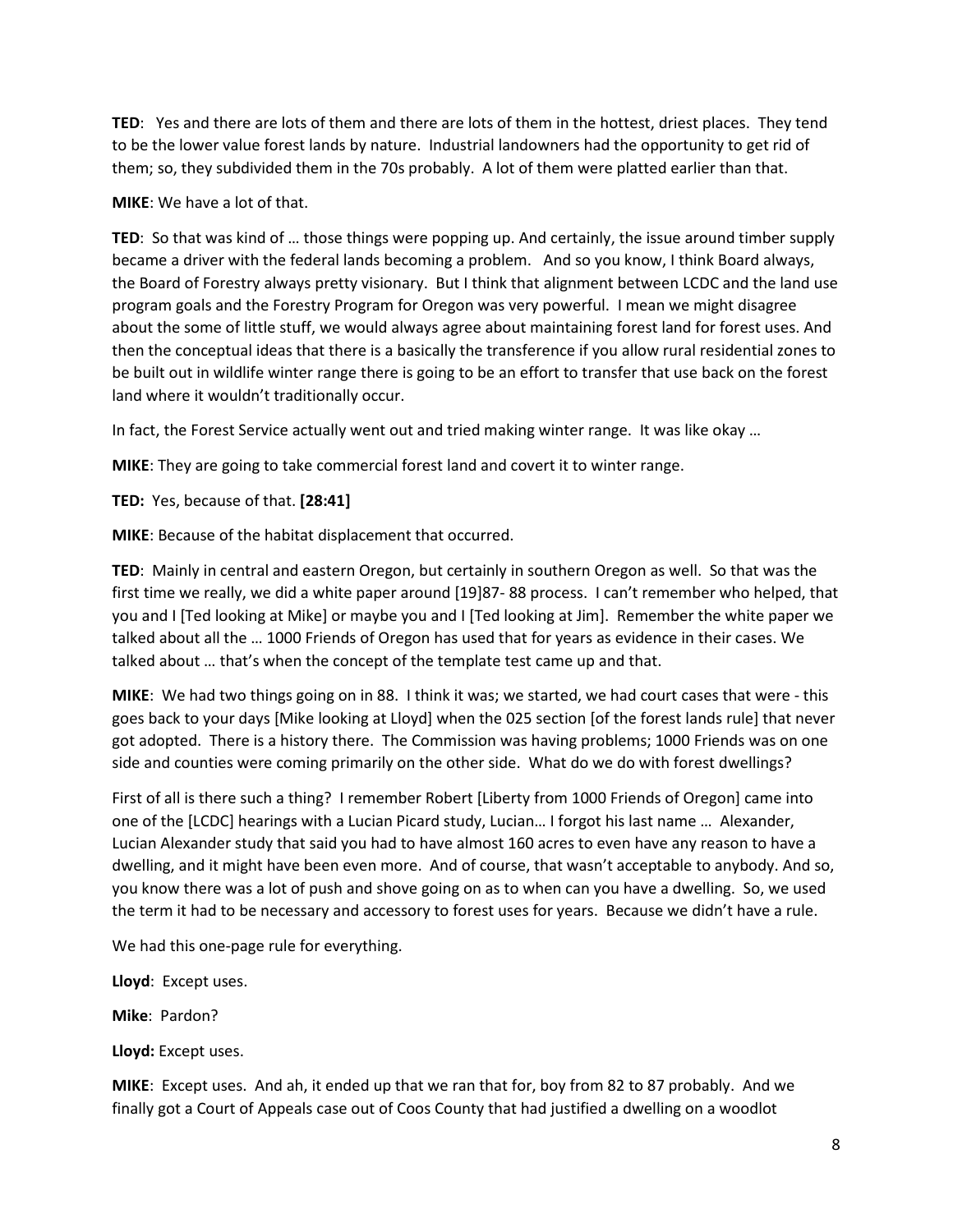ownership on 20 or 40-acres. And we, I remember Craig Greenleaf and I and a few others looked at each other we got a go in and open the Goal and get rule established and try and get the Commission to go back and do what we didn't do in 82 to try and stabilize it. Because we had no way of controlling it base on that court case. And so, after that we opened it up. It took us two years to get to 1990 to finally adopt the [Goal 4 and] rule. That's when you and I and Kevin, Craig, I was trying to think of the others but we spent a lot of hours trying to get justification. It might be one of the only records that we put together because we were fearing a court challenge. And so, we went through and itemized everything.

**TED**: That should be available somewhere. **[31:39]**

**MIKE**: That is the thing I sent you in an email. It's about a 40 to 50-page document that had quotes from the Governor …

**TED**: Probably working on that for months.

**MIKE**: Ya, ya, we had quotes from you and Ann Hanus, Jim Brown. I mean just literally we had every … and we took all of the objections; we had a … I remember going to the fairgrounds and having a, boy just some really raucous, rock and roll sessions before the Commission. I felt bad because before we adopted the Goal amendment and the rule, Greg Wolf and I went out to see if we could get Governor Straub to come to the hearing. And it was at the fairgrounds. He graciously consented to come and he got up there and had a real good statement which is something you can find in the record about why you need to protect forest lands.

The people in the audience were just giving him the hardest time. Just total disrespect. I kind of felt you know really sorry for him in that we coaxed him in to coming out of retirement for one last statement before the Commission. But the good thing for him is that it doesn't phase him. He is kind of used to that for good public policy. He came through and the Commission finally adopted the amendments, and if they hadn't it was going to be … **[33:00]**

**TED**: That was and Gail Achterman was intimately involved which I think that was in my experience when you had a Governor where you had a natural resource advisor like her that was intimately involved in the issues. And she was also intimately involved in [House Bill] 3396 and that and I think she again she had a grand visions that she may have not communicated it all that well to everybody involved but I think she always had it and communicated it to the Governor so you had this political cover in my opinion that you didn't have … Barbara Roberts was next right?

**MIKE**: Yah

**TED:** And things went downhill from …

**MIKE:** Well she had Anne who had Anne Squire?

**TED**: Barbara Roberts but it was a different level of involvement

**MIKE**: And well, we might have upset the cart a little bit then because we came in with a secondary lands proposal. Dick Benner and we were getting pressure. We knew these lands didn't fit just saying they were ag and forest lands and we needed to treat them differently. So, we came in with a proposal that said okay we can relax certain things in the areas where the development is already relatively dense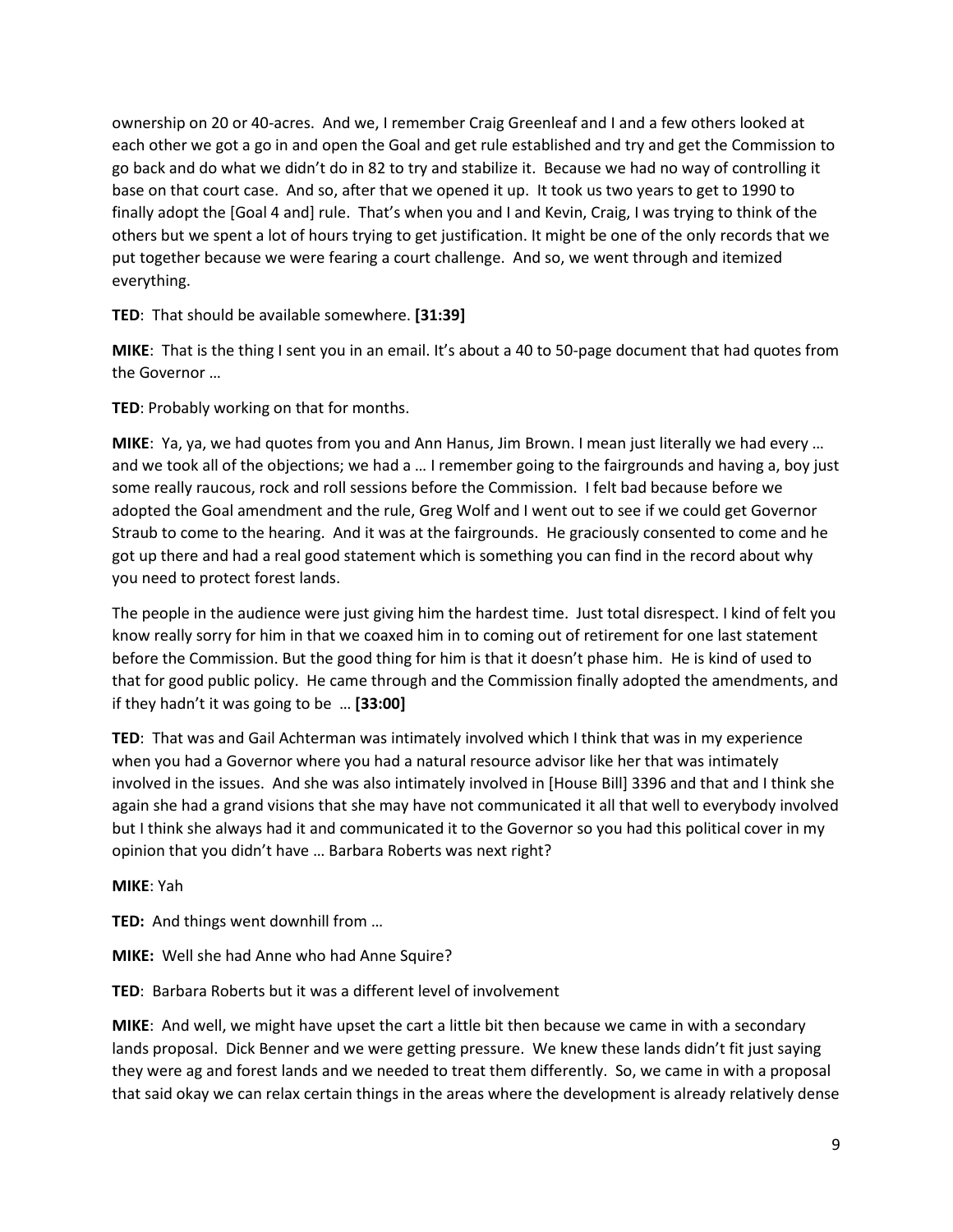that just having 80-acre minimums didn't fit the situation. You couldn't find enough 80-acres to make sense out it. So that's when the template test came in under Anne. **[34:28]**

**TED**:And the interesting thing about with regard to water quality and state agency coordination and that sort of thing. We were running into and I can't even remember who even made the proposal, but the Governor's - - Anne Squire was very supportive of this. Clear and Collard Lakes they were waterquality impaired and it was due to septic tanks. And the county had proposed; landowners had proposed regulating forest practices to a greater degree by limiting harvest under the hypothesis that it would reduce phosphorus inputs from forest lands soils, right, so they could build. Take the moratorium off of that. We fought that really hard. The Governor's office was totally supportive of the people there. We got to quit logging and that will solve the problem so they can build all these houses there. No, we are not going to do that. The Board [of Forestry] was totally behind our department on that. DEQ [Oregon Department of Environmental Quality] didn't stand up. Go ahead and let them build. Get us out of the problem. We are viewed as the evil party there.

**MIKE**: Coos County wasn't it?

**TED**: Douglas County.

**MIKE**: I think it was Coos.

**TED**: No, I think it's Douglas; No, it's Clear and Collard Lake

**MIKE:** I remember Collard. Clear?

**TED:** I think it was Douglas, but it could be Coos; one of those counties; one of those evil counties down there. But it was fascinating to see again with – [ former Governor] Goldschmidt's staff. They had a very consistent vision of you know we are not going to impair forest land. You know I can't remember when we were dealing with some of the updates with water quality. We tried to be really consistent. So, if under the land use program at the time, if a dwelling would be sited and it would result in the upgrading of a creek to a domestic water use; they couldn't do that. I don't remember that part, but those were the very consistent things. And Goldsmidt's office was, actually Gail Achterman was totally behind us on that. Then we went to Anne Squire and Barbara Roberts, who was much more of populist, and it was like make an exception here. We can't do that! That was very; we had this little undermining all the time.

And ah, I can't remember, Jim, how much either one of you guys were involved in the Oregon Plan for Salmon and Water. Land use became a pretty big issue around that process as well and the failure of consistency on riparian protection those sorts of things. The Department of Forestry saw that both Ag and DEQ needed to step-up on water quality standards and particularly on land use conversion issues. More broadly, and again you had [Governor] Kitzhaber's energy on that. And when he was moved out of office, it just kind of petered out. I don't know where it's at now. But I don't see any energy for that effort any more.

So those were some of the interesting benchmarks. But the fire thing, you know again, the Department, I forgot what statutory change that it occurred. It was fairly late, it was like probably 94. When they actually required landowners maintain defensible space or their property assessment goes up. And that kind of stuff. Each county has to adopt a program.

**MIKE**: We did put that in the [Goal 4] rule as far as fire siting standards.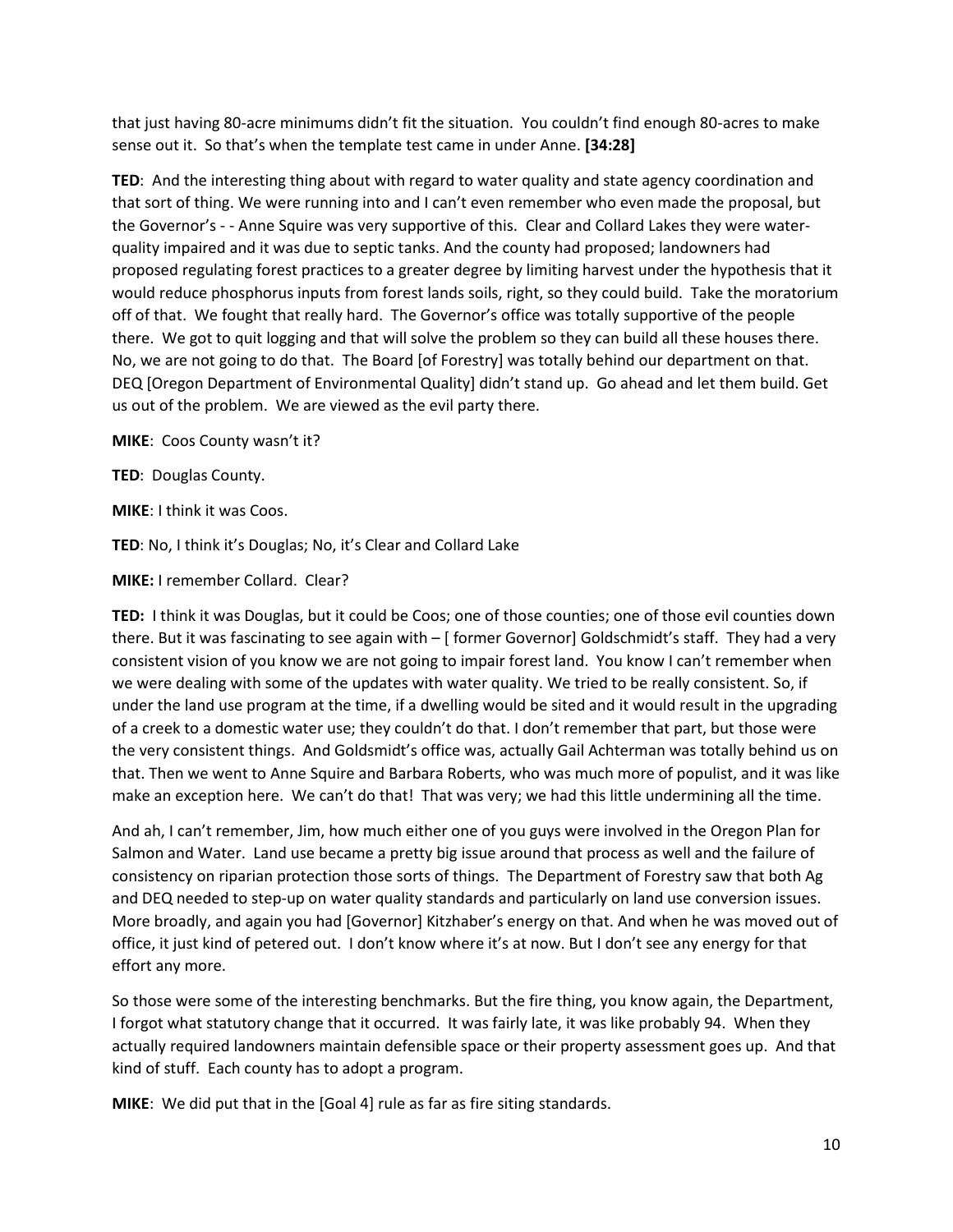**TED**: In Goal 4. Ya, but I am talking about these non-Goal 4 lands which probably the bulk of interface falls into. Actually, I have been going down to the upper Rogue River around Shady Cove for our 22nd year this year fishing; October. And you watch the forest-scape down there which is mainly rural residential around there. Oh my god the number of homes being built in places that are just totally indefensible is mind boggling. There are some houses, I have no idea where the people get their money. And there's one above Roseburg; probably north of Roseburg. You can see from the freeway of to the west up on the top of a hill. It's like oh my god, are you kidding; how are you going to get out of there?

And so, you know the lessons we have we are learning them but are we applying them. [39:23]

**MIKE**: That was the Morgan house. Joyce Morgan used to be on our planning commission in Douglas County and then became county commissioner. Her husband and her built this huge house overlooking the North Umpqua.

**TED**: Ya, there divorced now. Who got the house?

**MIKE**: She's passed away too.

**TED**: But I think one of things I saw I don't if you want to get into this in terms of the gaps. That is still one of the big gaps. And the landslide hazards on forest lands. Again, if I look at the gaps. The forest land definition again still has always boiled down to some commercial test I mean and that's … we've broadened it out to include other lands to maintain the commercial forest land base. But there is so much of this secondary land stuff that is essential forest land.

**MIKE**: So, what changes would you want to see? **[40:27]**

**TED**: I would have another goal maybe. I don't know. The solution is hard on that one. It is probably too late. Maybe. But, if Goal 5 was truly implemented. You know winter range and water quality issues, if those sorts of things were addressed. It would be very helpful. The fire thing is somewhat being implemented on these non-forest lands that are highly … that met the definition of forest lands under fire program but not under the land use program. And the hazard goal could be used to do that. The landslide issue, the last probably couple of years of my work in the forest practices program, we went out on a field trip. Oh, we were trying to adopt, it was the legislature adopted a requirement for the department to address the rapidly moving landslide issue. So, we were looking at issues there. We were along the main Umpqua issue above Elkton. There was a landslide that had come down across the highway. And ah, this was probably 96-97 after a bad winter. And ah, the county had approved a dwelling; they had staked it out and were starting construction on the landslide deposit … And it came out of BLM land. It was all old growth forest. And we walked up the channel, and it got up to the headwall area that was a huge logjam of stuff that was going to fail again. We walked back down and we told that landowner that you doing something really stupid here. And you need to be aware there is an imminent hazard above you. And he didn't give a rat's ass. And it's like you know I don't want to hear about it. If I do anything it's going to lower my [property] values. Yada-Yada,

**JIM**: What county, Douglas County?

**TED** and **MIKE**: Douglas County.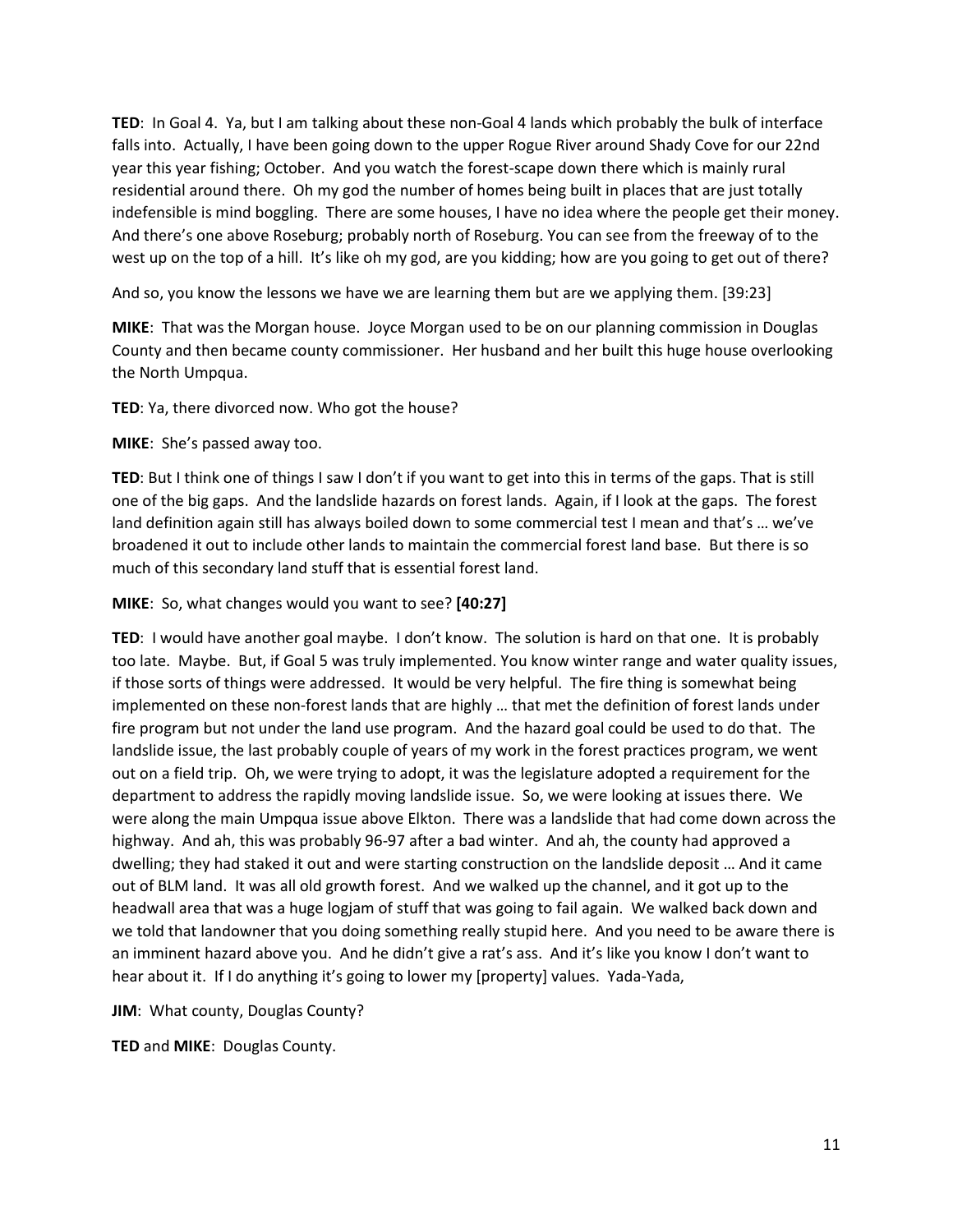**TED**: And DOGAMI [Department of Geology and Mineral Industries] was supposed to map these areas and that foundered. I still think they have been doing Multnomah County first using lidar [light detection and ranging technology]. But I mean, that's not where the risk is.

So those are big holes. The fire issue, I think somebody's going to have to – I mean the State is going to go broke if the fire problem keeps going the way it's going. I mean the last fire season was not normally, the bad fire season is when you have a lightning storm that overwhelms the system. This was not that this year. This was basically where you had a few lightning storms that set fires on mainly federal lands in July and they did modified-suppression actions on them. And I've always said that any fire that starts in July will go out of prescription. Well, they did. And the Chetco Bar Fire is an example when the run off of the federal land and get on the private lands in this case the Chetco Bar Fire – people were evacuated and it threatened the town of Brookings.

But now we are moving into - so the dilemma is we are moving into the era of we are trying to manage fire differently. We are trying to use fire as an important element of the ecosystem.

Yet, you have got all this infrastructure out there. And they have not reconciled that. And the land use program probably needs to back into that in some way and say you know you just can't – our concept of defensible space has gotten changed. Because, you get a conflagration like that it don't make a bit of difference about defensible space. The house is going to burn up.

And you know people and it puts people at risk.

**MIKE**: Santa Rosa [California] is an example.

**TED**: Yes, exactly.

**MIKE**: No one ever dreamed that a city would burn inside …

**TED**: Global warming, things are getting drier; fire seasons are longer. And so, you just need to have a system that allows those processes. The Goal 5 issue is a big issue. It's never really been implemented. And again, I think the forest land – I mean there's equity issues – forest land in part to the SAC conflict that we resolved at least it is fair to say that Goal 5 resources have been protected. And then you've got the overlay of "ESA-listed" stuff that provides another tool to have that happen on forest lands. It doesn't happen on other land uses. In the Willamette Valley – ag lands, all the rural residential stuff, I mean they get a pass and that goes for nest sites to water quality to whatever. That's an issue you cannot save salmon on the back of forest lands; particularly Coho salmon. You got a deal with it in a watershed scale. On the top of the ridge to the mountain rivers and we are not doing that. **[46:00]**

**JIM**: Has the state fallen down in terms of pulling these things together in some ways because it sounds like there are very smart people working in agencies individually but it seems like going backwards and of course on top of all of this there was a thing called, I think acknowledgment and you know that was I don't know how ever did it, but we did. And some of our calls were not always the best, but they got plans acknowledged. But okay, now where are we going? And as all know, at least several of us know that upcoming review of how the plan is being implemented; plans is not going to be happening.

**TED**: Periodic review is important.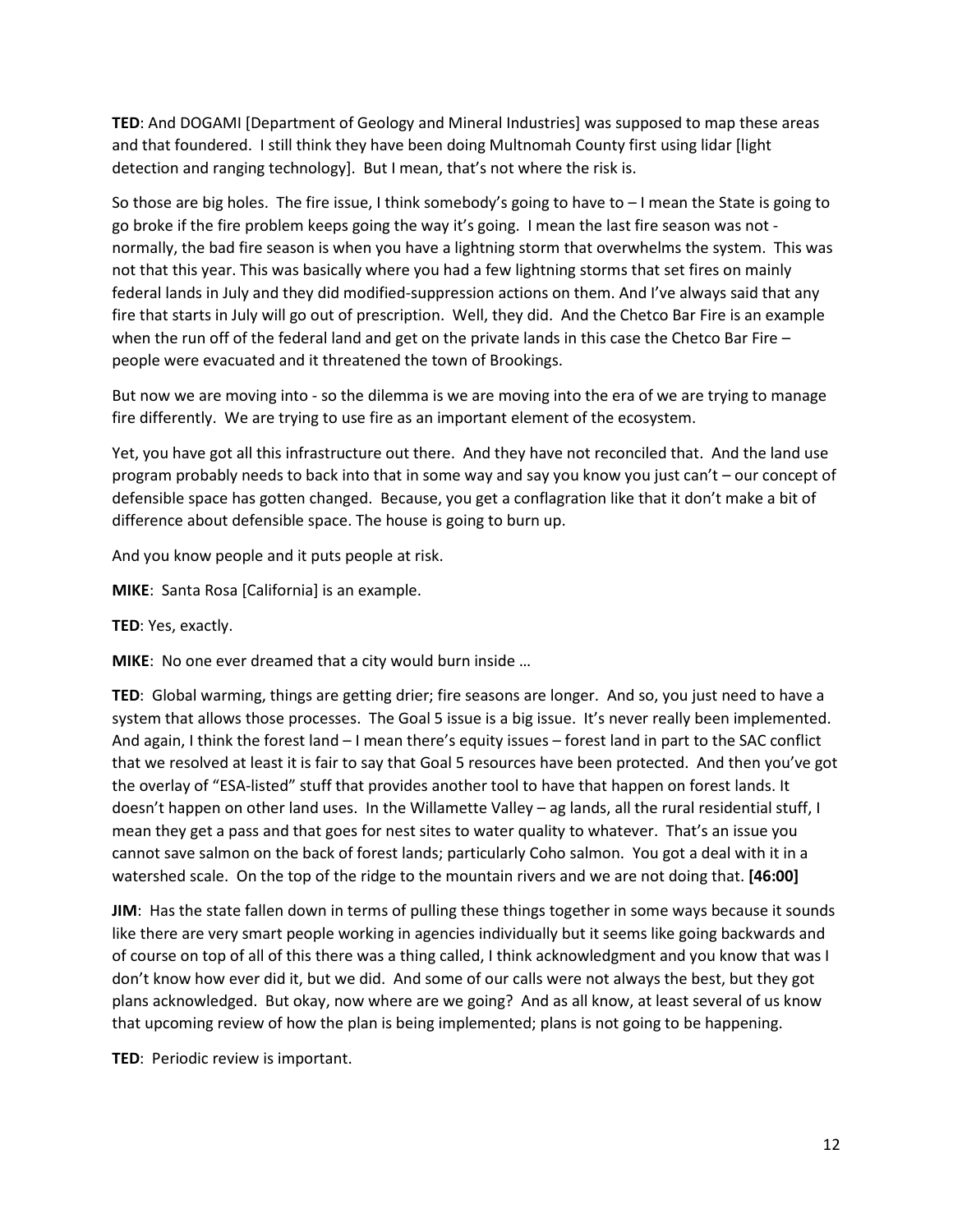**JIM**: And that's a real problem, question. And how is all of this going to come together. And right now, Mike and I know this is that not very far, not very fast. Again, we can't let some of this go.

**MIKE**: Now it's an unfunded mandate.

**TED**: Right.

**Mike**: There's no money for planning.

**JIM**: We gave out a lots of money for acknowledgment. In terms of grants and stuff. That was one of my jobs. A staff person would come in and say Benton County wants let's say 50,000 dollars for this. What marks did I have to sort of say that was too much, too rich? Or I am just saying we had a lot things going on at that time. Holy smoly. Rule-making was another thing. Citizen Involvement was an ongoing issue. Working with the interest groups both pro and con with the program. And would always have to go across the street and to meet with the cities and meet with the counties and right next door to 1175 [Court Street] we had industry. You know forest industry particularly. I am not saying there all bad.

#### **MIKE**: No

## **Lloyd**: All have interests.

**TED**: Well, the way I – against my Seattle experience. Seattle when growing up in the late fifties, early sixties, and the early seventies was a remarkable place. I mean the schools were awesome. I mean I gotta say some of the bad schools. I can't relate to that. My schools were just awesome. King County consistently would pass levies that they had forward thrust programs; they call them. They built parks and swimming pools and libraries. All this stuff. The quality of life was incredible. And by the time I got out of school, you were getting the push back on you know, too many people issues. But you had the driver of the economy was from the greatest generation folks that were used to sacrifice; who were willing to invest in the whole. And by the time I left the Seattle area that generational flip had started to occur, and Seattle, I mean culturally, is an incredibly different place for a whole host of reasons. But their willingness to tax themselves is a mix of on and off. They are willing to do it for some issues and not for others. You read some of the stuff about growth that most of the new people there are happy for more growth you know, and the old folks complain about all the people there. And they do parodies in the newspapers about, you know, the unwelcomeness that people get from these old-timers. But you know you had this fairly affluent, economy is booming, they'd sacrifice a lot, they are still willing to sacrifice for their kids. Schools, at least where I grew up, we were pampered. It was awesome. College was cheap. The University of Washington was like; you know I mean I could work a summer job and pay room and board and my tuition. You know. So, you had all this going on. And then you started having in the late 70's and then successively about every 5 to 10 years some recession process, and I think the attitudes are much difference and the knowledge is much different.

**MIKE**: You got freezing; the bond issues came in to freeze property taxes; California and then Oregon, and I mean that changed things here.

**TED**: Well and then certainly now the land use program and the forest practices act as well you got the land use regulation compensation issue. And so, it allows some management around the margins in terms of forest practices, but any big scale regulations are off the table.

**JIM**: Of course, we have the regional boundary in Portland. That is not a small thing.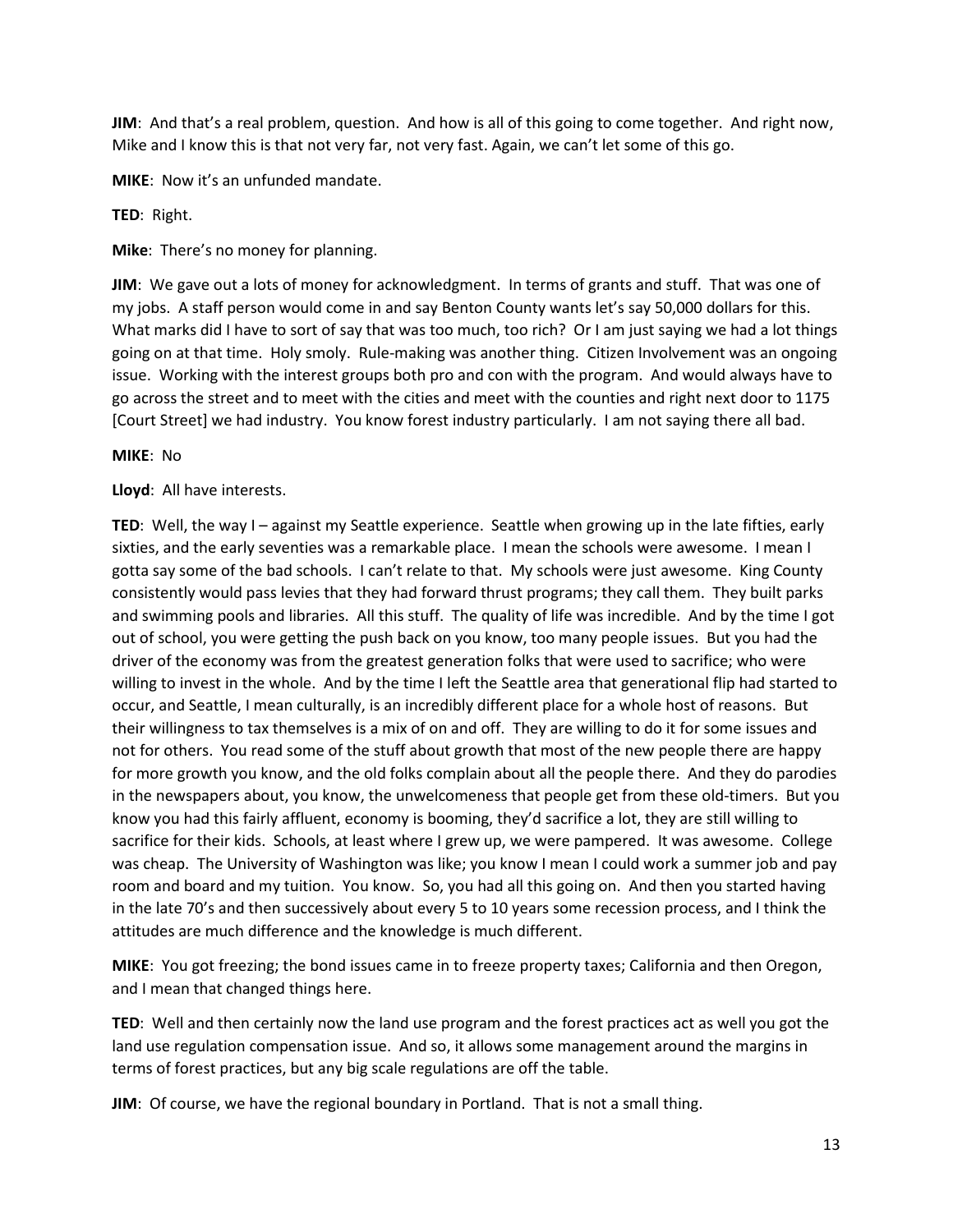**TED**: And in Oregon compared to California and Washington, we are doing really great. We are losing forest land cover is in that rural residential zone. But we are seeing other things again that probably the land use program can't deal with. Like invasive species is a huge issue. In both waterways and land based invasive species and it gets to - I mean like sudden oak death down in Oregon, southern Oregon and California its probably a big factor in the fires. But we are having these ecosystem changes. Sudden oak death is just changing the vegetative component as well as the volatility to burning in over a huge portion of the landscape as well as loosing species. **[52:19]**

**JIM**: Where does the finger fall then is it against you guys or is it mainly against us or do we all share in quote-unquote blame or responsibility? That's the thing I am having a hard time with. Here I am a few years away from where I was. What is it now – 03 – 17 years – that's 14 years ago. I mean, your memory is tremendous in some respect. You know Lloyd knows and Mike knows that we did a lot of stuff in those years and a - with a pretty small staff. In the very beginning particularly, when I first got here, you know we had what 10 to 12 people. And you would think we were nuts to try to undertake such an across the board plan for - where's the policies i.e. the roles. Rulemaking came later; but that was another big struggle. And then implementing those things. And having plans come in and we would look at them and say that thing in Goal 8 or something was okay; but boy these other things are not there yet, and back it goes. And we did that so many times. I don't know how we did it. We kept laughing about it – but not really. But, it was a real – what was it 10 years or so?

#### **MIKE and LLOYD**: Oh Ya

**JIM**: And that's about 10 years of your career or whatever.

**Ted**: But think about this. Again, the energy level, I mean the generational shift is significant. There was a lot of idealism coming out of the 60's and 70's. A lot of positive; we want to do something for the environment. We had all legislations going on. We wanted to make a difference. People worked very hard to do that. And I thought, I mean one of the things I saw; I really appreciated working with you guys on the Goal 4 rule was that it was really a collaborative effort to problem-solve. And we couldn't always agree but we wanted solve some problems; and we worked really hard –

**JIM**: We stayed at the table.

**TED**: We stayed at the table and we came up with some really creative ideas; I mean not all of them worked out well – template test maybe being one example – of an approach to solve a problem. You know it was a technical solution to a political problem that was dominantly politically-induced, I guess. But, you know it had some basis and functioned fairly well. It provided certainty and provided a standard that could be applied consistently. But, we were all at the table to come up with these ideas, and I don't see that energy in the; I don't see that leadership at the Governor's office level; I mean whatever people might think of Goldschmidt for his behaviors; I mean the guy put a lot of - he was a hard-working dude.

#### **JIM**: Yes, he was.

**TED**: And he had a really good staff, and they were equally as engaged. They wanted to get stuff done. Tom McCall, I think the same way. You know, when you think about Janet McCellan on his staff. That women, even when she was in her 80's, was working hard. I mean; awesome Board of Forestry Chair. So you had that kind of energy.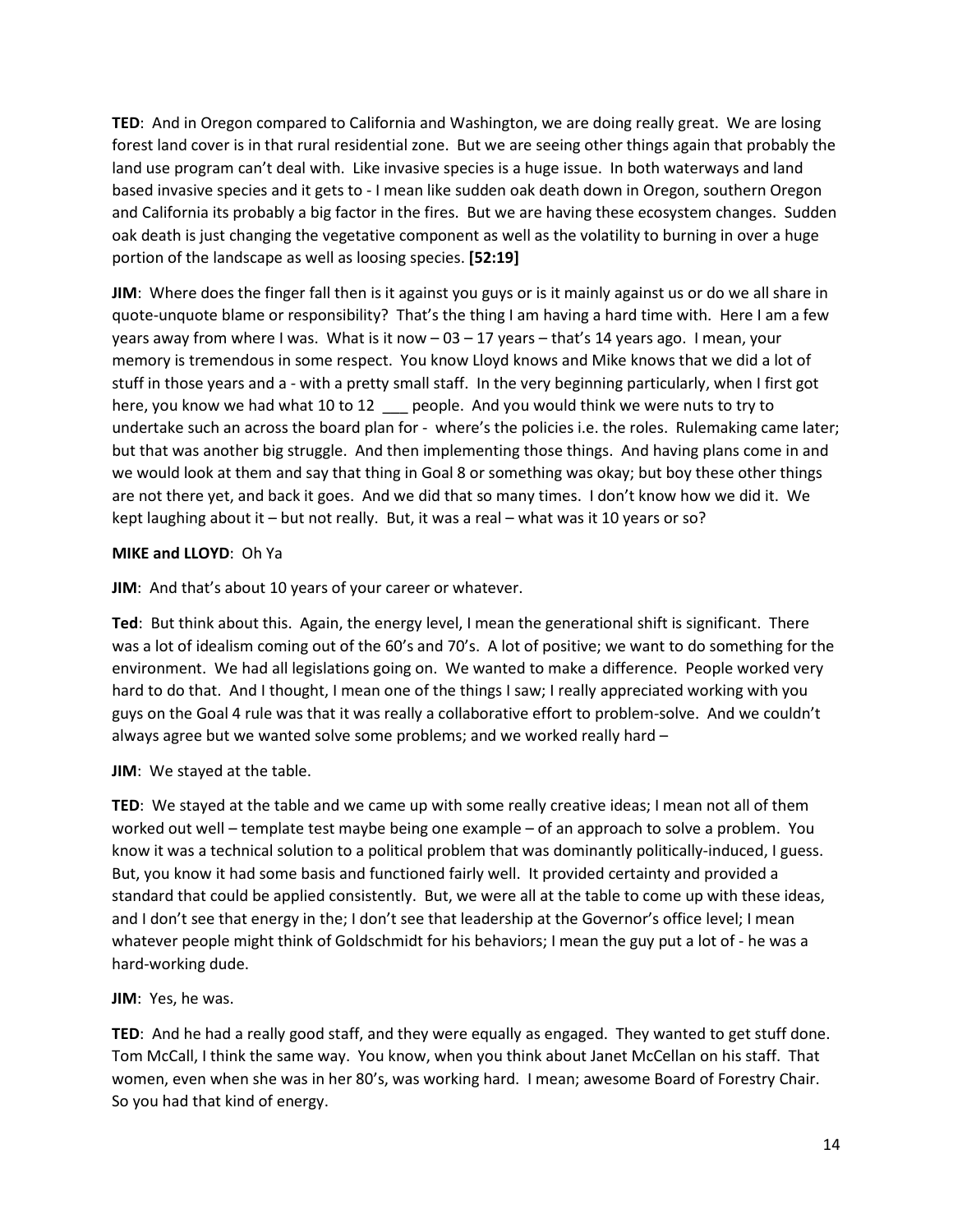**JIM**: We had also, what I would say speech making. That was a real art; particularly McCall.

**TED**: McCall ya. **[56:03]**

**JIM**: I think – you know you look at some of his quotes from his various outings, and I wish I had today a copy of the comments that he and Governor Straub, one coming in and one going out in our final hearing in December of what 74 and to say support the 14 goals you have proposed us to adopt. And to me that was great. And we don't have people to articulating some of this stuff.

# **TED**: That's very true.

JIM: Now, maybe I am being a little bit overboard but we just don't have anybody that's really representing us, and maybe you can help me here.

**MIKE**: That had a vision of the future.

**LLOYD**: And it is interesting because the goals talked about carrying capacity. It was never, never got anything into implementation. There was an energy conservation goal cause it happened when we went through the oil embargo. And, and I was the staff responsible for that along with the forest lands, and it was no clearer than the forest lands goal in terms of what did it mean. What is it supposed to do? And I finally said, I can't, I can't make this stuff up. I mean there is no nothing to hang any requirements on.

**MIKE**: And the [Oregon] Department of Energy didn't come forward and do much when [the Oregon Department of ] Forestry did, and that was the difference.

**LLOYD**: But it was to me, as you were talking about, you know who's to blame for the not having the foresight. And in some ways the opportunity was there, but you know then, gas became available again and that was no longer an issue; and we don't really know what kind of carrying capacity is and all of a sudden if we knew what carrying capacity had been back then, and we are keeping track of it, we might have ended-up in a better place today, but. **[58:04]**

TED: Well, you know I am interested in the Forestry Program for Oregon. The current Board [of Forestry] is kind of quit doing that visionary work. For a whole host of reasons. One is I don't think they agree. But I think that was, I do think there was a vision. And even, Tom McCall did a nice job in carrying capacity as a technical term but I think basically framed it in both values and the emotions of look we don't want Oregon to be filled-up with people and lose our quality of life. That is caringcapacity right in one way. And you know, one of the things Jim Brown did with the FPFO was to try and get a set of metrics to measure progress recognizing the concept of sustainability which again, Oregon adopted all those sustainability stuff; each agency was supposed to have a sustainability plan right? demise politically. But you don't see a whole lot of – mean I – just legislative leadership; you had some really great states people back then.

**JIM**: I was going to ask about, who were the flag-carriers?

- **TED**: And I was trying remember …
- **JIM**: For Forestry?

**TED**: Ya, and there were a bunch of them in the legislature.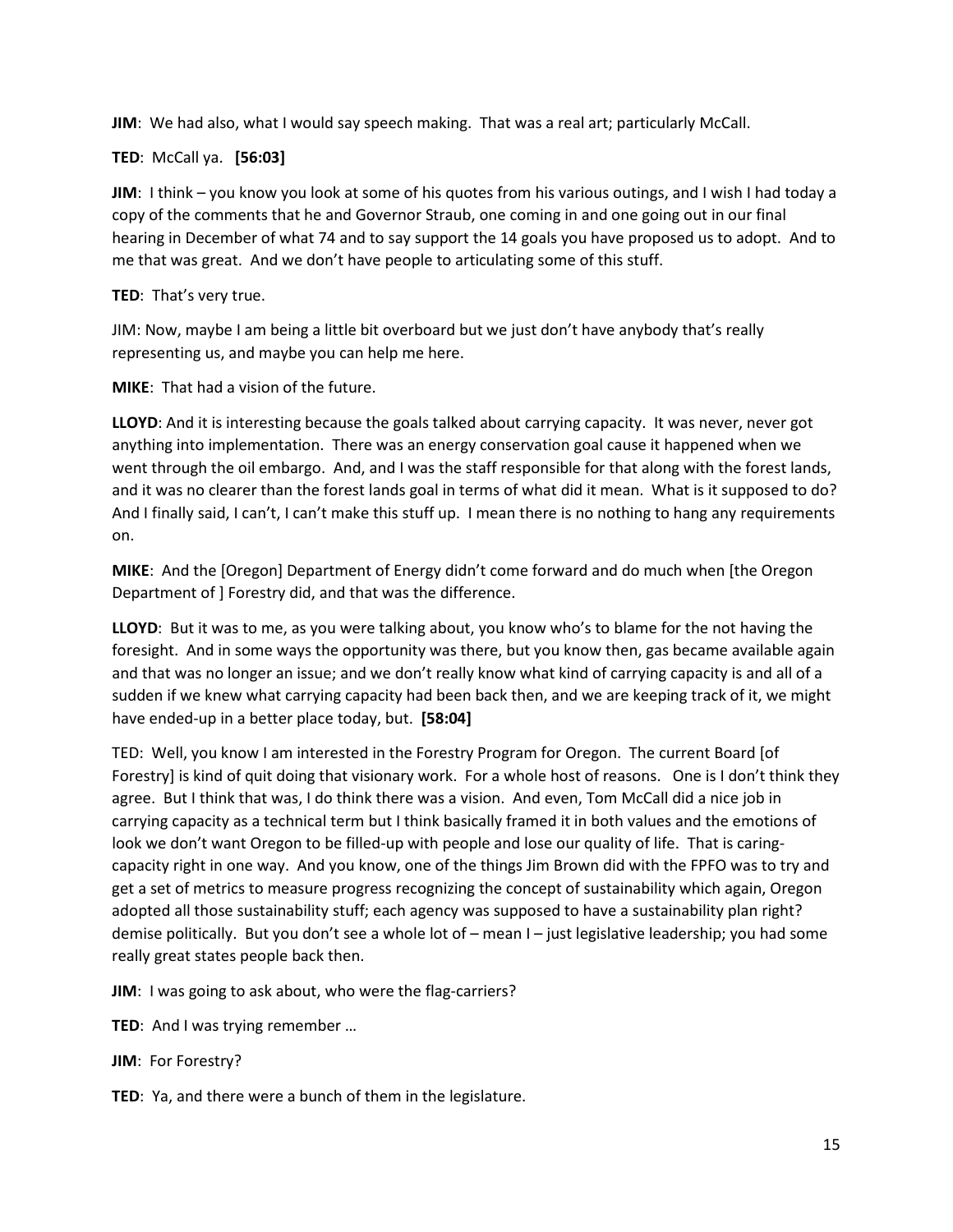**JIM**: We had two that were critical but particularly for the enactment of Senate Bill 100.

**MIKE**: Hallock and MacPherson.

**JIM**: Hallock and MacPherson.

**MIKE**: Ron Cease

**JIM**: Ron, ya, and there's others that were there as well. Do we have such people today? And, maybe there's a lot of reasons that we are not going to solve today why that is. But ah  $-$ 

**TED**: There were some very strong forest legislators.

**JIM**: We are sitting back now looking backwards, and what lies forward? What exempted? Cities in eastern Oregon or many of them.

**MIKE**: For periodic review? Ya, most counties are exempted.

**JIM**: Of course, periodic review is an arrowless quiver or something right now; but not that we want to go after people to hurt them. But we …

**MIKE**: No, but the issues Ted raised are all valid issues.

**JIM**: They are.

**TED**: Well, I'm still, the carrying capacity thing. I mean - those sorts of notions are important to have a conversation around. What, wildfire being a good example this year. You know we were under smoke for; we were miserable. If you were down in Medford, you had it for or in Sisters you had it all summer long. It had a huge economic impact. So, what do we want our state to look like; to be like. And that conversation is not occurring at all. Basically, it's kind of – I want economic survival mode after coming out of the Great Recession. But climate change … I mean there is probably a more compelling set of reasons now to try and do something around periodic review than there was 25 years ago. Climate change, rate of growth; I mean we are growing like crazy again. **[1:01:13]**

**MIKE**: Cascadia Subduction Zone.

**TED**: Ya, the hazard issues; ya, the infrastructure issues;

**JIM**: Climate change.

**TED**: It's big.

**MIKE**: All of those …

**JIM**: All of those big things are out there in front of us. Are we gearing-up to deal with those?

**Mike**: You would like to see the same initiative that we had when the land use program got started.

**JIM**: We were collectively a pretty good crew of people; you know, the various agencies and some of the interest groups and doing the best we could; and we accomplished a hell of a lot.

**TED**: I am trying to think of some of the legislator's names back then. I mean, they were, they were forestry owners. I mean there were some real and there were "states persons" that saw the bigger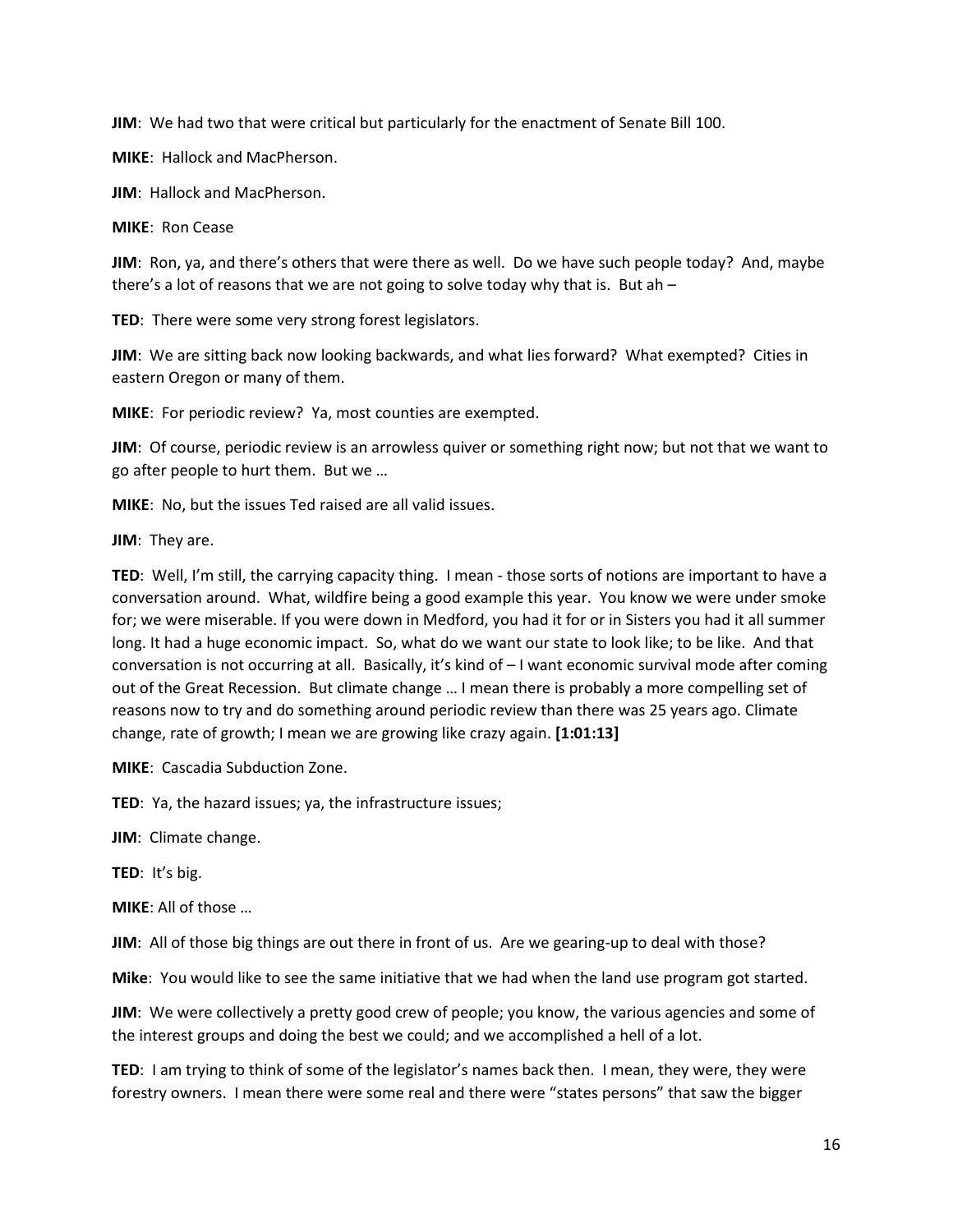view. And Oregon is a little bit different on the forestry side of stuff than a lot of other states; so that's again changed and is moving toward the end of that maybe. But, you had a lot of family-owned corporations; where you want to call them; Roseburg Lumber being the example. Whereas, you know just a Weyerhauser; the corporate corporation; much different view of the world than Roseburg.

**MIKE**: We had amazing support from Bob Saunder's BLM [US Bureau of Land Management] who used to testify a lot. Champion International was great. Champion used to come; and they'd get battered maybe from even from co-industry people.

#### **TED**: They did.

**MIKE**: They saw the wildland issue; interface issues; I mean they said our lands are going to be in jeopardy if we don't do something about it. **[1:02:52]**

**TED**: Most of those; I mean, it would vary over time; but you had … you have segments of the forest industry, separated by family forest and industrial lands. You have a segment of the forest industry that just on … they tend to be fairly right-wing property rights advocates. And just on that basis they didn't like forest practices and the land use program, but they ultimately came around and said, well, to maintain social license at least on the forest practice side, we are going to have to go along with this. So, they were able to get there. And there was always … most of them had a pretty good neighbor policy that they wanted to work with adjacent land owners. You know, not get cross-ways with them, and that kind of stuff. And, so you had that conflict, internal conflict. Some of them liked it for an intellectual and political standpoint, but they understood as a practical matter they had to do it.

So … you know; they had a bunch of them that would say, I mean like Starker's for example (a familyowned business). You know, ya, we want to protect the forest land base; that's our number one job. And ah, you know, so you had that mix. Overall, industry would raise the ruckus in terms of we don't like it because of our values but will eventually get to it because it's a practical matter. But the small woodland owner, you know, they harvest rarely, kind of a once or twice time thing to get that big parcel of money; but they are really looking at transfer of ownership at some point in time.

And so, for a lot of them, where money becomes relatively more important, they kind of- they, they are going to fight the both the forest practices and land use [laws] more. And it is fair to say that regulation probably proportionally impacts the small land owner, economically, greater than it does the large landowner. So, that was always a conflict within our agency, because there was a fair, fairly large number of our staff employees that kind of had the small landowner point of view. You know, they wanted to be a small landowner to begin with, and their business was out helping them providing advice or fire protection or whatever and so, there was always this under-current of, you know, we are kind of uncomfortable doing land use. And so, it did leave it to kind of the leadership of the agency to push it. And so, there was a tension there. But things always got done on the fire program most of them could see as being pretty important. But these more esoteric things like global warming, those sorts of things, you know foresters tend to be relatively conservative. And you know they are going to have a hard time; its going to be harder in periodic review, I mean that's kind of like whoa, you know how do we …

**JIM**: Esoteric thing …

**TED**: We're not funded for that. We don't get it. We don't want to do that. So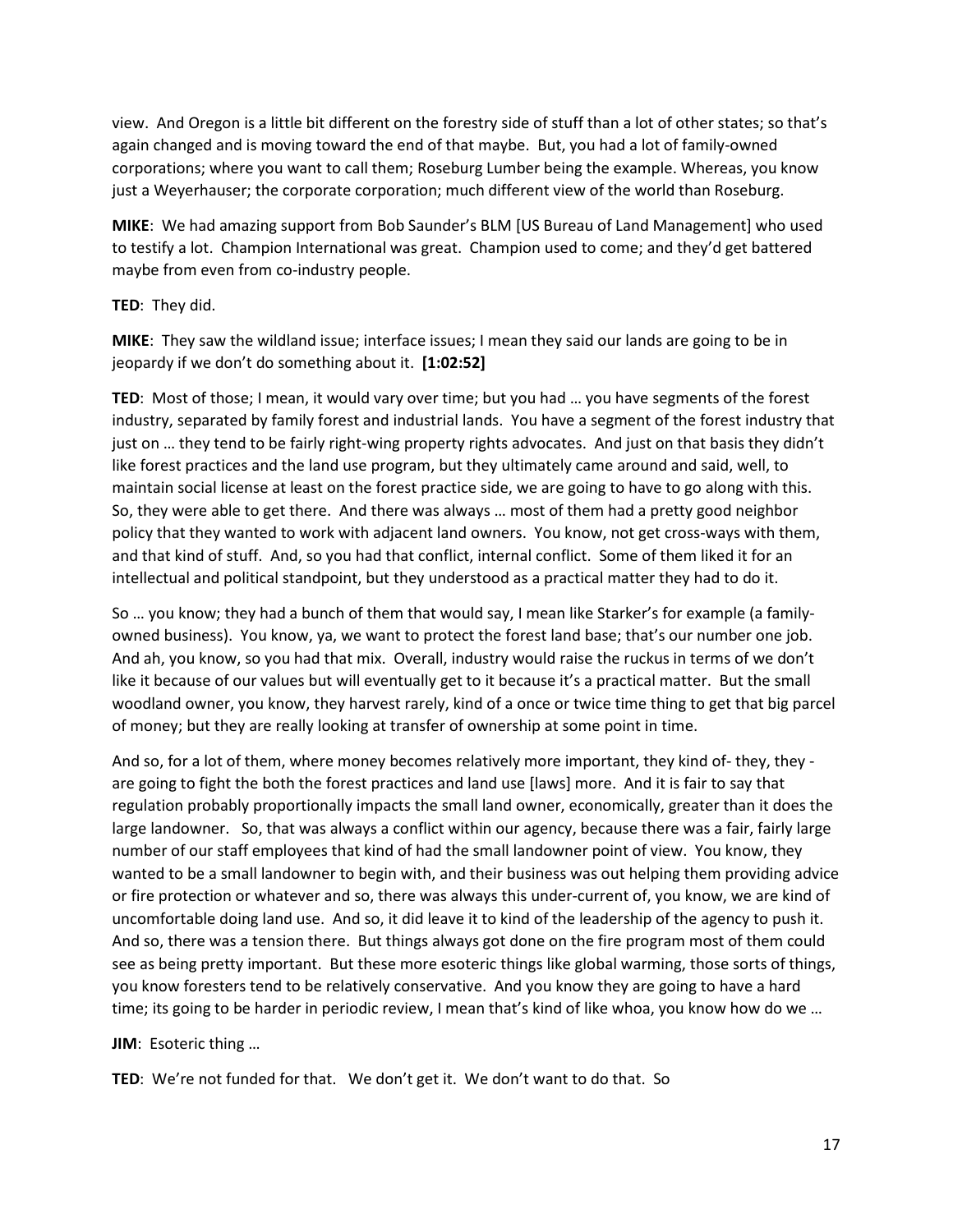**JIM**: And a generation is passing. And so, they can't look back like you and I and Lloyd can and Mike. Where do we go from here? That is the thing I get worried about. This is a wonderful state for lots of reason. We don't always agree on things; but ah, not to have this wonderful thing, this accomplishments, jeopardized is something that I just have a hard time accepting. But, have said that, who and what is the next series of steps. **[1:06:42]**

**TED**: Well, things tend to be cyclical. You mean again, there is some opportunity for them to experience what we experienced. And that actually popped-up in an interesting way in a couple of years before I retired. You know prior to the Great Recession, the economy was booming in Clackamas County, Washington County, Lane County, we were seeing again the failure to reforest particularly on these recently sold parcels that had been harvested. People were buying 160-acre parcels for lifestyle purposes that had been harv - you know- cut-up even by some industrial owners. And so, we were ending-up 3 or 4 years down the road having to issue big citations given a big conflict. And so, it was they some of them were experiencing that and the Great Recession hit and that all disappeared again. So, you – you know it's been 10 years -12 years now – there was a group of them that had this new experience; and they were like we need to do something with our land use program; you know we need to something more with the counties to stop them from doing this. **[1:07:45]**

But, you know the economy changed.

You know, you're talking to right … I used to call myself a skeptic, a healthy skeptic. Now I am a cynic, and I am very pessimistic in part because I think if you look at the core issues: population growth (population being the most core of that issue) and energy. We are not dealing with those at all.

# **JIM**: Climate change.

**TED**: Climate change which gets to I mean one of the books I really like is Collapse … look ahead of that … Jared Diamond's books. He looked at societies that have collapsed over time and the reason why, and invariably climate change has always played a role in that. And ah, even like the Aztecs down in Mexico to the southwest Pueblo Indians, and of course, people tend to build-up their populations during times of benign climate, and then when the climate changes and things get worse, they are over carryingcapacity, and things tend to fall apart.

Well, if you define carrying capacity is the population that you can sustain at the quality of life that you want without diminishing the productive capacity of all your other resources and wildlife, we are way behind. We are nuking stuff right and left. And again, the Goal 5 thing gets to some of that, and I mean it's a bigger, bigger scale issue. The state of Oregon needs a leader that is wanting to get back to what's the vision of the state.

At the presidential level, I mean I look again at the 60's. [President] Kennedy as much as Johnson was doing stuff that weren't particularly nice around the war …

#### **JIM**: And Nixon

**TED**: And Nixon. They did remarkable things around the environment. And there was a huge consensus amongst both parties. And you look at … if you call yourself a Republican and a conservative; well conserve. Well, that means sustain; don't get over carry capacity; whatever it might be. There was the McCalls, the Packwoods, you know you had these, the Henry M. Jacksons, these were the kind of guys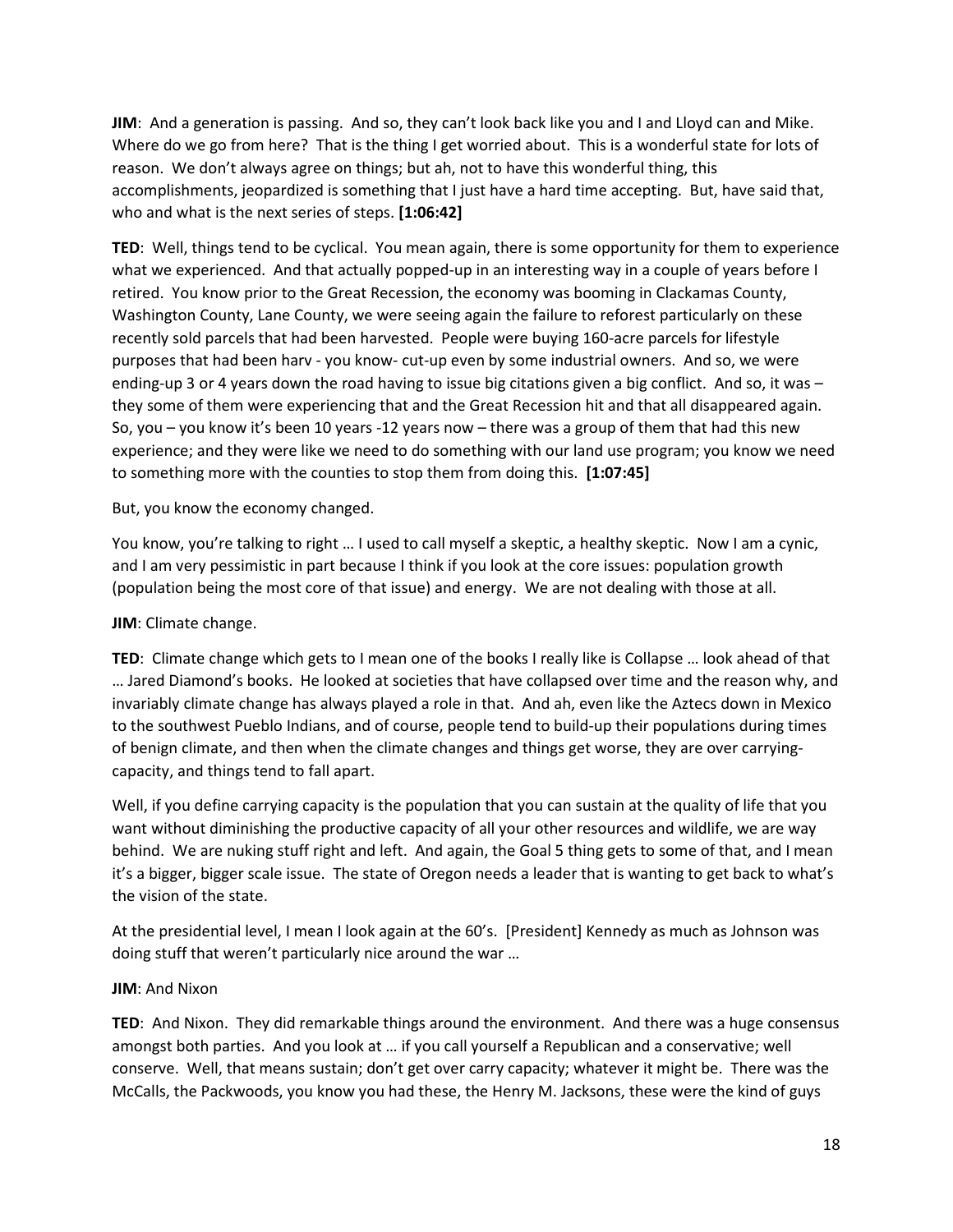that were. But on the other hand, you look at the … even the state of Washington … Oregon's easier … you had two million people back in 72, and so, the relative number of state representatives in the legislature; they represented a smaller portion of people. They were more known in their community; they had a much more direct involvement in agriculture and forestry.

I mean the antidote to tell is there's the conflict now in Lincoln County where they are dealing with local ordinances to restrict pesticide applications. That's a big deal.

**JIM**: What is it?

**TED**: Pesticide applications. **[1:11:08]**

**JIM**: Pesticide application.

**TED**: And so, um, there a – you know it's a big deal to both agriculture and forestry, and their application of pesticides in particular. And they finally ended-up meeting with the mayor of whatever city it is whether it is Lincoln City or Newport whatever. Anyways, and the - it was a lady and she had never met anybody from the forest industry before. She didn't even know they – there was a forest industry. You know what is the forest industry? You know - where – you know, I mean the good neighbor policy – I mean, I can say very specifically, a lot of Willamette Industries, which was one of the big owners up in Forest Grove, they were out being friends with everybody. I mean they had a local area manager. That person knew everybody around their ownership. They were involved in local politics, school boards; they were engaged. And with the current [economic investment] structure of these TIMOs [timber investment management organization] and REITs [real estate investment trusts], there not engaged at all. They don't care. And so, you – that, that's been a huge shift, in I think, Oregon in particularly. That the engagement of the managers of land, even, even on the federal side. I mean that's – there was a lot of town hall meetings where people were pissed-off after the fires. The forest service, even the Department of Forestry, the turnover is so great that nobody knows anyone any more. And …

**JIM**: Continuity.

**TED**: Ya, continuity and institutional memory. But that, that, you know when you have somebody knock on your door and say hey, Bill, we need to talk about this, things happen. And now you don't even know who to talk to. That's I think that is an important difference. Especially on the forestry side of stuff and ag. And I think that will really bite em bad. But, I do think overall, the Board of Forestry got to step back and provide some leadership, and I know they're not doing that. **[1:13:04]** 

**JIM**: Our own commission.

**TED**: So, I mean I, I, I look back like you are. Wow, those were heady days. We got a lot done with very few people.

**JIM**: Exhausted us.

**TED**: And, ya, we are all dying [laughing]

**JIM**: We survived.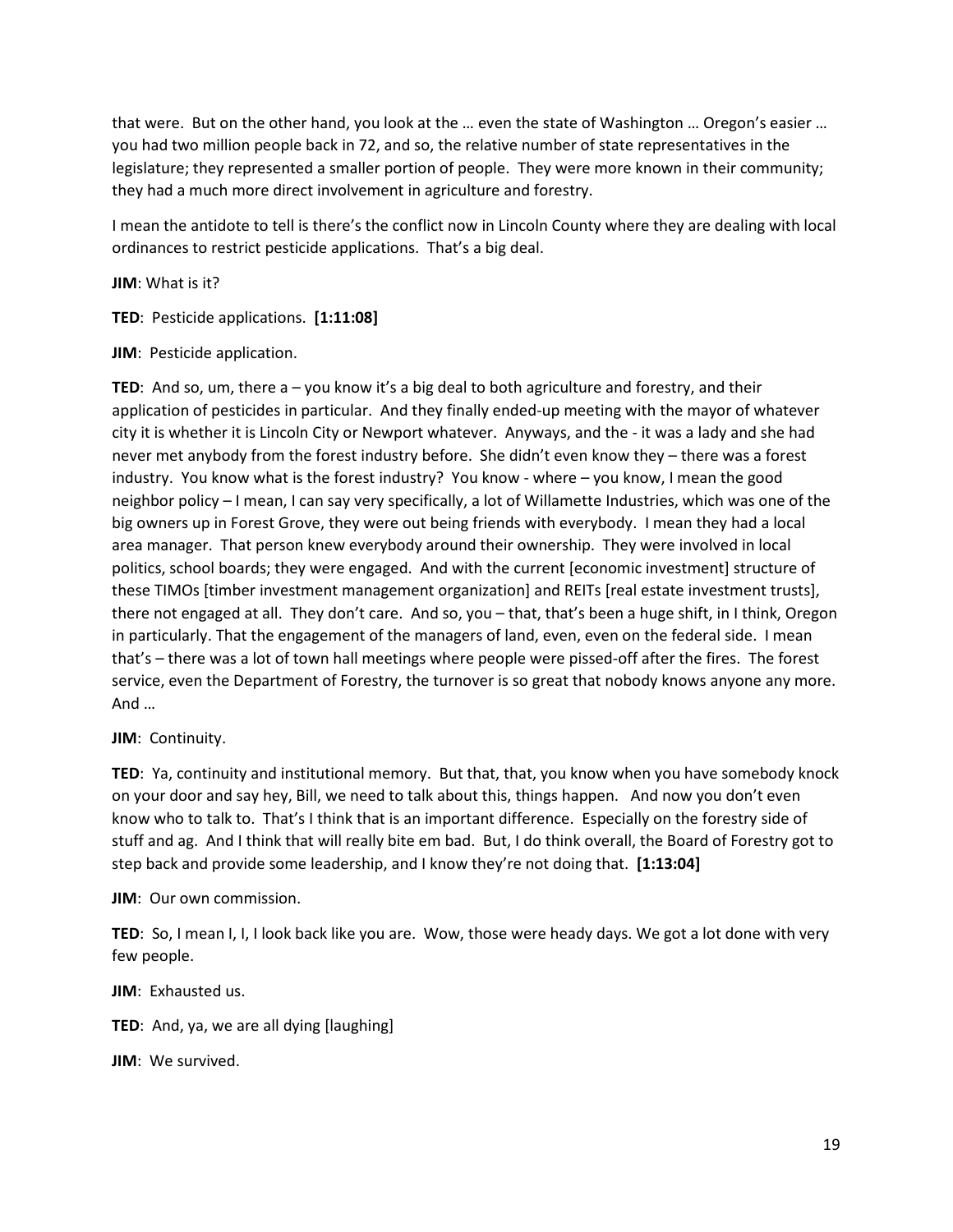**TED**: And, but I'm not very optimistic. I, I and I think, I look at [Oregon Governor] Kitzhaber 1 versus Kitzhaber 2 administrations. The amount of energy he had the first two terms. And the vision and the effort he brought to bring the agencies together versus Kitzhaber two. It was gone. I mean it was a different world. And look what it did to him personally.

**MIKE**: Kind of got pre-occupied.

**TED**: We are solving the world's problems Rupp come on now.

**JIM**: Before you leave, not now. But I mean you know …

**MIKE**: Let me finish-up with a: If you were again involved in such an undertaking and had the chance to influence the development of a new comprehensive land use planning program, what lessons learned from Oregon would you borrow and what aspects of the program might you avoid?

#### **TED**: Wow

**JIM**: How much time do we have to answer that?

TED: No, I think, I mean, I think that the program; I mean it was the birthing of the programs again there was the integration of programs and agencies was remarkable. And it was designed to evolve, and it required, it requires the energy that we had back then to put into and evolution now to bring it up to date. I don't know where that …

#### **JIM**: Leadership.

**TED:** Leadership and, and the resources are going to come from, ah but that's I say it just needs um you know for all the flaws in the Forest Practices Act and fundamentally there has been progress; ah, and problem solving. I do think they are losing energy there.

But ah, I do think the other, one other shift that is fascinating to me, and it really gets down to more of the public lands and particularly maybe the state at this point in time and the federal lands to some degree; maybe more so. I mean there's been a – the, there is no longer a viable management strategy for most of those lands or a sustainable management strategy. I mean the Elliot State Forest being an example; where it basically they were going bankrupt and so now they gotta deal with this body of land that the public want to keep but no way of managing it. Ah and, even the Board of Forestry lands in Tillamook and Clatsop State Forests, they are the same pathway. There, there they cannot sustain the same program they got. They have always used the revenue from those lands to maintain the recreational program and all the other things the agency did and they can't do that anymore.

#### **MIKE**: So, what has changed; what, why do you see that?

**TED**: Well, um, some degree it's restrictions for other uses, but to a large degree it's the inability to come to an agreement with the federal agencies on what's acceptable for those lands to maintain those viable. Even the Elliot State Forest they had an HCP.

#### **MIKE**: What's that?

**TED**: Habitat Conservation Plan. And for the Marble Murrelet um and a they were renegotiating that to make it a comprehensive plan for the Spotted owl, Marble and fish. And uh, the US Fish and Wildlife Service was fairly agreeable, but the National Marine Fisheries Service wanted more. And that more